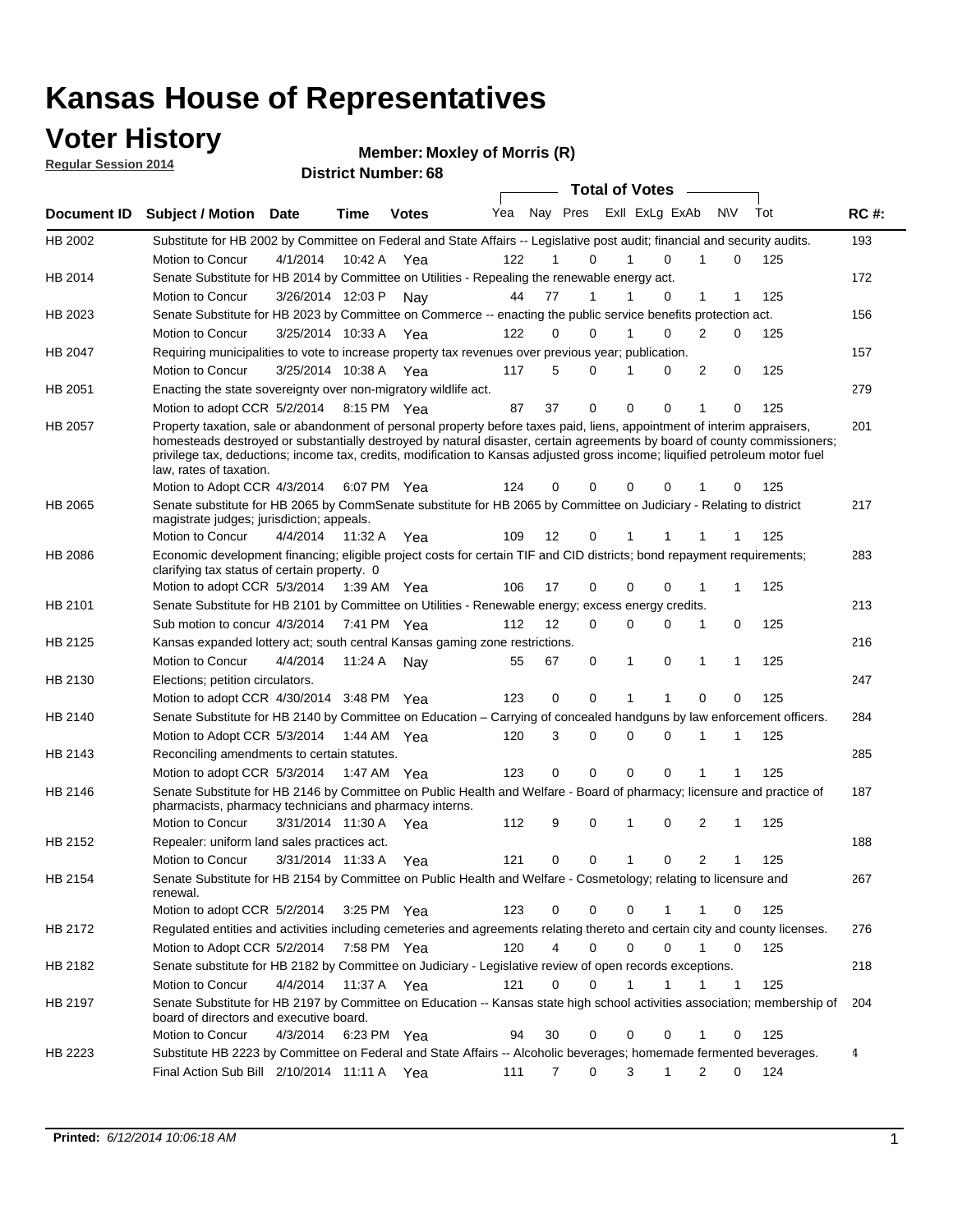#### **Voter History Regular Ses**

| r History  | <b>Member: Moxley of Morris (R)</b> |
|------------|-------------------------------------|
| ssion 2014 | <b>District Number: 68</b>          |

|                    |                                                                                                                                                                                                                                                                                                                                                                                                                                                                                                                                                                                                                                                                                                                                                                                                                                                                                                     |                       |             |              |     |                |                     | <b>Total of Votes</b>   |          |                |           |     |             |
|--------------------|-----------------------------------------------------------------------------------------------------------------------------------------------------------------------------------------------------------------------------------------------------------------------------------------------------------------------------------------------------------------------------------------------------------------------------------------------------------------------------------------------------------------------------------------------------------------------------------------------------------------------------------------------------------------------------------------------------------------------------------------------------------------------------------------------------------------------------------------------------------------------------------------------------|-----------------------|-------------|--------------|-----|----------------|---------------------|-------------------------|----------|----------------|-----------|-----|-------------|
| <b>Document ID</b> | Subject / Motion Date                                                                                                                                                                                                                                                                                                                                                                                                                                                                                                                                                                                                                                                                                                                                                                                                                                                                               |                       | Time        | <b>Votes</b> | Yea |                |                     | Nay Pres ExII ExLg ExAb |          |                | <b>NV</b> | Tot | <b>RC#:</b> |
| HB 2223            | Substitute for HB 2223 by Committee on Federal and State Affairs—Alcoholic beverages; homemade fermented beverages;<br>microbrewery gallonage expanded; liquor license length of citizenship.                                                                                                                                                                                                                                                                                                                                                                                                                                                                                                                                                                                                                                                                                                       |                       |             |              |     |                |                     |                         |          |                |           |     | 205         |
|                    | Motion to Concur                                                                                                                                                                                                                                                                                                                                                                                                                                                                                                                                                                                                                                                                                                                                                                                                                                                                                    | 4/3/2014 6:27 PM Yea  |             |              | 115 | 9              | 0                   | 0                       | 0        |                | 0         | 125 |             |
| HB 2231            | Senate Substitute for Substitute for HB 2231 by Committee on Ways and Means - Appropriations for FY 2014, FY 2015, FY<br>2016, FY 2017 and FY 2018 for various state agencies; capital improvement projects; claims against the state.                                                                                                                                                                                                                                                                                                                                                                                                                                                                                                                                                                                                                                                              |                       |             |              |     |                |                     |                         |          |                |           |     | 282         |
|                    | Motion to adopt CCR 5/2/2014 9:48 PM Yea                                                                                                                                                                                                                                                                                                                                                                                                                                                                                                                                                                                                                                                                                                                                                                                                                                                            |                       |             |              | 70  | 54             | 0                   | $\Omega$                | $\Omega$ | 1              | $\Omega$  | 125 |             |
| HB 2246            | Substitute for HB 2246 by Committee on Commerce, Labor and Economic Development - Peer review for certain licensed<br>technical professions.                                                                                                                                                                                                                                                                                                                                                                                                                                                                                                                                                                                                                                                                                                                                                        |                       |             |              |     |                |                     |                         |          |                |           |     | 38          |
|                    | EFA Sub Bill                                                                                                                                                                                                                                                                                                                                                                                                                                                                                                                                                                                                                                                                                                                                                                                                                                                                                        | 2/21/2014 1:34 PM Yea |             |              | 120 | 0              | 0                   |                         | 0        | 2              |           | 124 |             |
| HB 2246            | Substitute for HB 2246 by Committee on Commerce, Labor and Economic Development - Peer review for certain licensed<br>technical professions.                                                                                                                                                                                                                                                                                                                                                                                                                                                                                                                                                                                                                                                                                                                                                        |                       |             |              |     |                |                     |                         |          |                |           |     | 260         |
|                    | <b>Motion to Concur</b>                                                                                                                                                                                                                                                                                                                                                                                                                                                                                                                                                                                                                                                                                                                                                                                                                                                                             | 5/2/2014              |             | 11:40 A Yea  | 124 | 0              | 0                   | 0                       |          | 0              | 0         | 125 |             |
| HB 2272            | Kansas expanded lottery act; southeast Kansas gaming zone; privilege fee and investment threshold amount reduced.                                                                                                                                                                                                                                                                                                                                                                                                                                                                                                                                                                                                                                                                                                                                                                                   |                       |             |              |     |                |                     |                         |          |                |           |     | 200         |
|                    | Motion to Concur                                                                                                                                                                                                                                                                                                                                                                                                                                                                                                                                                                                                                                                                                                                                                                                                                                                                                    | 4/2/2014              |             | 4:18 PM Nay  | 84  | 36             | $\mathbf 0$         | 0                       | $\Omega$ | 1              | 4         | 125 |             |
| HB 2296            | Campaign finance; permitted uses of campaign funds; increased exemption amount for certain candidates; contributor<br>information; lobbyist filings.                                                                                                                                                                                                                                                                                                                                                                                                                                                                                                                                                                                                                                                                                                                                                |                       |             |              |     |                |                     |                         |          |                |           |     | 248         |
|                    | Motion to adopt CCR 4/30/2014 3:53 PM Yea                                                                                                                                                                                                                                                                                                                                                                                                                                                                                                                                                                                                                                                                                                                                                                                                                                                           |                       |             |              | 119 | 4              | 0                   | 1                       |          | 0              | 0         | 125 |             |
| HB 2296            | Campaign finance; permitted uses of campaign funds; increased exemption amount for certain candidates; contributor<br>information; lobbyist filings.                                                                                                                                                                                                                                                                                                                                                                                                                                                                                                                                                                                                                                                                                                                                                |                       |             |              |     |                |                     |                         |          |                |           |     | 287         |
|                    | Motion to Override<br>Veto                                                                                                                                                                                                                                                                                                                                                                                                                                                                                                                                                                                                                                                                                                                                                                                                                                                                          | 5/30/2014 10:24 A     |             | Yea          | 96  | 5              | 0                   | 0                       | 0        | 0              | 24        | 125 |             |
| <b>HB 2298</b>     | Senate Sub for HB 2298 by Committee on Judiciary - Uniform controlled substances act. Senate Sub for HB 2298 by<br>Committee on Judiciary - Uniform controlled substances act.                                                                                                                                                                                                                                                                                                                                                                                                                                                                                                                                                                                                                                                                                                                      |                       |             |              |     |                |                     |                         |          |                |           |     | 209         |
|                    | Motion to Concur                                                                                                                                                                                                                                                                                                                                                                                                                                                                                                                                                                                                                                                                                                                                                                                                                                                                                    | 4/3/2014              |             | 6:40 PM Yea  | 123 |                | 0                   | $\mathbf 0$             | 0        | 1              | 0         | 125 |             |
| HB 2303            | Relating to driver's license fees; driving under the influence equipment fund.                                                                                                                                                                                                                                                                                                                                                                                                                                                                                                                                                                                                                                                                                                                                                                                                                      |                       |             |              |     |                |                     |                         |          |                |           |     | 1           |
|                    | Motion to adopt CCR 1/22/2014 11:45 A Yea                                                                                                                                                                                                                                                                                                                                                                                                                                                                                                                                                                                                                                                                                                                                                                                                                                                           |                       |             |              | 109 | 11             | 0                   | 1                       | 0        | 4              | 0         | 125 |             |
| HB 2312            | Local governments; investment of idle funds; changes.                                                                                                                                                                                                                                                                                                                                                                                                                                                                                                                                                                                                                                                                                                                                                                                                                                               |                       |             |              |     |                |                     |                         |          |                |           |     | 253         |
|                    | Motion to Concur                                                                                                                                                                                                                                                                                                                                                                                                                                                                                                                                                                                                                                                                                                                                                                                                                                                                                    | 5/1/2014              |             | 4:31 PM Yea  | 123 | $\overline{2}$ | $\mathbf 0$         | $\mathbf 0$             | $\Omega$ | $\Omega$       | $\Omega$  | 125 |             |
| HB 2338            | Substitute for HB 2338 by Committee on Ways and Means - Judicial branch; supplemental appropriation for fiscal year 2015,<br>judiciary operations; increasing various docket fees and creating new docket fees; annually, allowing the allocation of a budget<br>for each judicial district court operations, chief judge would have the authority to expend funds as necessary to carry out the<br>functions of such district if such chief judge elected to do so, including establishing what court personnel are necessary and<br>their compensation; district court judges in judicial district elect chief judge and court of appeals judges elect chief judge of the<br>court of appeals; district judge and district magistrate judge vacancies; statutory authority for longevity bonus for judicial<br>branch employees repealed; nonseverability clause.<br>Motion to Adopt CCR 4/4/2014 |                       | 7:17 PM Nay |              | 66  | 57             | 0                   | 0                       | 0        | 2              | 0         | 125 | 229         |
| HB 2378            | Senate Substitute for HB 2378 by Committee on Assessment and Taxation - Providing sales tax exemption for sales of certain 189                                                                                                                                                                                                                                                                                                                                                                                                                                                                                                                                                                                                                                                                                                                                                                      |                       |             |              |     |                |                     |                         |          |                |           |     |             |
|                    | machinery and equipment used for surface mining activities.<br>Motion to Concur                                                                                                                                                                                                                                                                                                                                                                                                                                                                                                                                                                                                                                                                                                                                                                                                                     | 3/31/2014 11:35 A Yea |             |              | 117 | 4              | 0                   | 1                       | 0        | 2              | 1         | 125 |             |
| HB 2389            | Senate Substitute for HB 2389 by Committee on Judiciary - Crimes and criminal procedure; mistreatment of a dependent adult 277                                                                                                                                                                                                                                                                                                                                                                                                                                                                                                                                                                                                                                                                                                                                                                      |                       |             |              |     |                |                     |                         |          |                |           |     |             |
|                    | or an elder person; RICO; warrants; discharge of certain persons; appeals.                                                                                                                                                                                                                                                                                                                                                                                                                                                                                                                                                                                                                                                                                                                                                                                                                          |                       |             |              |     |                |                     |                         |          |                |           |     |             |
|                    | Motion to Adopt CCR 5/2/2014 8:05 PM Yea                                                                                                                                                                                                                                                                                                                                                                                                                                                                                                                                                                                                                                                                                                                                                                                                                                                            |                       |             |              | 123 | 1              | 0                   | 0                       | 0        | 1              | 0         | 125 |             |
| HB 2398            | Relating to the Kansas revised limited liability company act.                                                                                                                                                                                                                                                                                                                                                                                                                                                                                                                                                                                                                                                                                                                                                                                                                                       |                       |             |              |     |                |                     |                         |          |                |           |     | 28          |
|                    | <b>Final Action</b><br>Amended                                                                                                                                                                                                                                                                                                                                                                                                                                                                                                                                                                                                                                                                                                                                                                                                                                                                      | 2/21/2014 11:13 A Yea |             |              | 120 | $\mathbf{1}$   | $\mathsf{O}\xspace$ | 1                       | 0        | $\overline{2}$ | 0         | 124 |             |
| HB 2402            | National day of the cowboy.                                                                                                                                                                                                                                                                                                                                                                                                                                                                                                                                                                                                                                                                                                                                                                                                                                                                         |                       |             |              |     |                |                     |                         |          |                |           |     | 163         |
|                    | <b>Final Action</b>                                                                                                                                                                                                                                                                                                                                                                                                                                                                                                                                                                                                                                                                                                                                                                                                                                                                                 | 3/26/2014 10:55 A     |             | Yea          | 116 | 7              | 0                   | 1                       | 0        | 1              | 0         | 125 |             |
| HB 2417            | Expansion of rural opportunity zones.                                                                                                                                                                                                                                                                                                                                                                                                                                                                                                                                                                                                                                                                                                                                                                                                                                                               |                       |             |              |     |                |                     |                         |          |                |           |     | 61          |
|                    | <b>Final Action</b><br>Amended                                                                                                                                                                                                                                                                                                                                                                                                                                                                                                                                                                                                                                                                                                                                                                                                                                                                      | 2/27/2014 10:16 A Yea |             |              | 104 | 19             | 0                   | 0                       | 0        | 1              | 0         | 124 |             |
| HB 2418            | Adult care home licensure act; removal of outdated rule and regulation reference.                                                                                                                                                                                                                                                                                                                                                                                                                                                                                                                                                                                                                                                                                                                                                                                                                   |                       |             |              |     |                |                     |                         |          |                |           |     | 6           |
|                    | <b>Final Action</b>                                                                                                                                                                                                                                                                                                                                                                                                                                                                                                                                                                                                                                                                                                                                                                                                                                                                                 | 2/12/2014 11:20 A     |             | Yea          | 121 | 0              | 0                   | 1                       | 0        | $\overline{2}$ | 0         | 124 |             |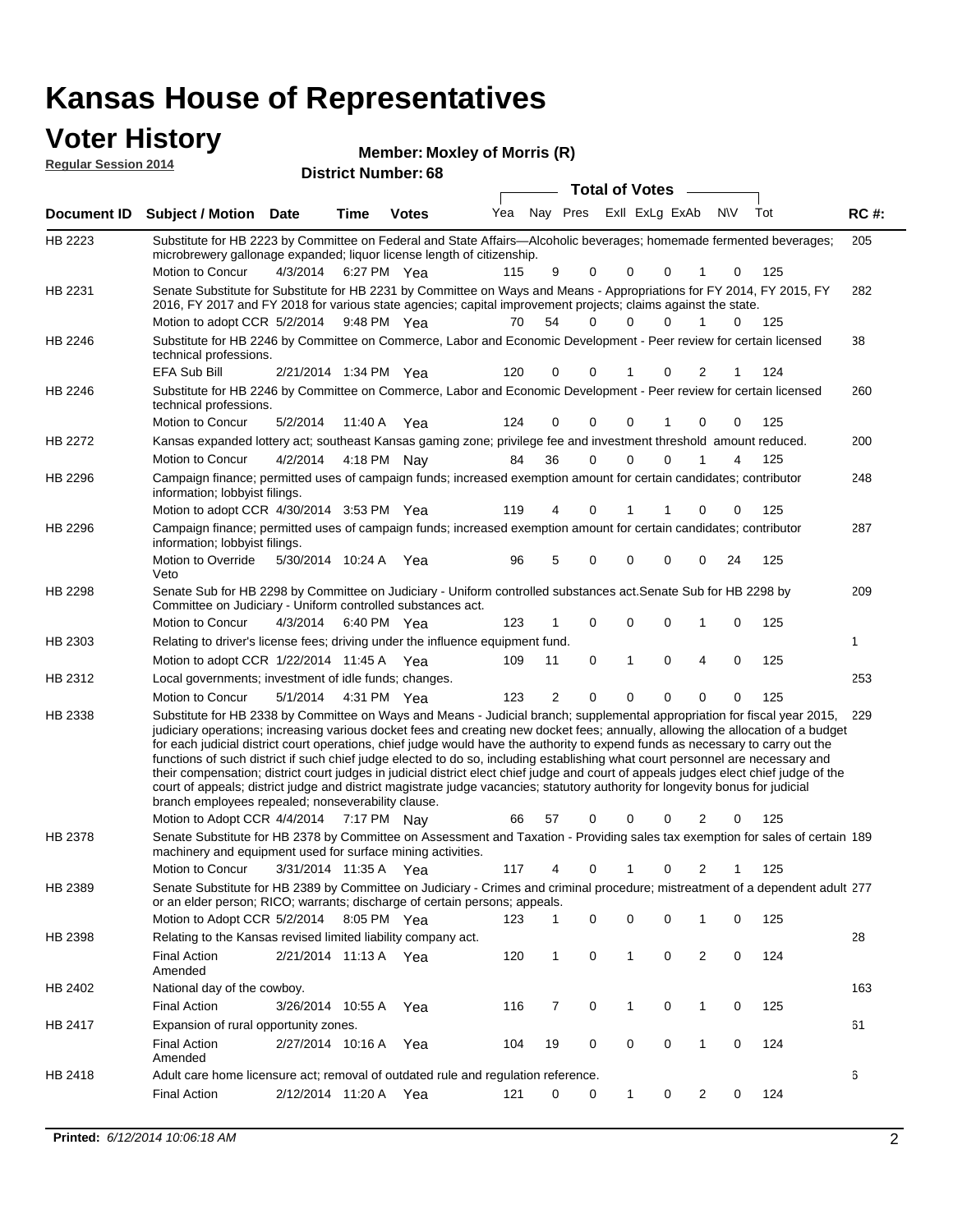### **Voter History**

**Regular Session 2014**

#### **Member: Moxley of Morris (R)**

|                    |                                                                                                                                                                                                                                                                                                                                                      |                       |             | DISTRICT MAILINGL. 00 |     |          |          |              | Total of Votes –        |                |              |     |                |
|--------------------|------------------------------------------------------------------------------------------------------------------------------------------------------------------------------------------------------------------------------------------------------------------------------------------------------------------------------------------------------|-----------------------|-------------|-----------------------|-----|----------|----------|--------------|-------------------------|----------------|--------------|-----|----------------|
| <b>Document ID</b> | <b>Subject / Motion</b>                                                                                                                                                                                                                                                                                                                              | Date                  | Time        | <b>Votes</b>          | Yea |          |          |              | Nay Pres ExII ExLg ExAb |                | <b>NV</b>    | Tot | <b>RC#:</b>    |
| HB 2418            | Kansas department for aging and disability services; adult care homes                                                                                                                                                                                                                                                                                |                       |             |                       |     |          |          |              |                         |                |              |     | 221            |
|                    | Motion to Concur                                                                                                                                                                                                                                                                                                                                     | 4/4/2014              | 11:49 A     | Yea                   | 122 | 0        | 0        | 1            | 1                       | 1              | 0            | 125 |                |
| HB 2419            | City annexation; fire district territory; detachment.                                                                                                                                                                                                                                                                                                |                       |             |                       |     |          |          |              |                         |                |              |     | 120            |
|                    | <b>Final Action</b>                                                                                                                                                                                                                                                                                                                                  | 3/17/2014 11:19 A     |             | Yea                   | 122 | 0        | 0        | 0            | 0                       | 2              | 1            | 125 |                |
| HB 2419            | City annexation; fire district territory; detachment.                                                                                                                                                                                                                                                                                                |                       |             |                       |     |          |          |              |                         |                |              |     | 196            |
|                    | Motion to Concur                                                                                                                                                                                                                                                                                                                                     | 4/2/2014              | 10:32 A     | Yea                   | 122 | 0        | 0        | 0            | 0                       | 2              | $\mathbf{1}$ | 125 |                |
| HB 2420            | School crossing guards.                                                                                                                                                                                                                                                                                                                              |                       |             |                       |     |          |          |              |                         |                |              |     | 5              |
|                    | <b>Final Action</b><br>Amended                                                                                                                                                                                                                                                                                                                       | 2/10/2014 11:12 A     |             | Yea                   | 118 | 0        | 0        | 3            | 1                       | $\overline{2}$ | 0            | 124 |                |
| HB 2420            | School crossing guards.                                                                                                                                                                                                                                                                                                                              |                       |             |                       |     |          |          |              |                         |                |              |     | 197            |
|                    | Motion to Concur                                                                                                                                                                                                                                                                                                                                     | 4/2/2014              | 10:34 A     | Yea                   | 123 | 0        | 0        | 0            | 0                       | 2              | 0            | 125 |                |
| HB 2422            | Defining watercraft for purposes of taxation.                                                                                                                                                                                                                                                                                                        |                       |             |                       |     |          |          |              |                         |                |              |     | 14             |
|                    | <b>Final Action</b><br>Amended                                                                                                                                                                                                                                                                                                                       | 2/14/2014 11:13 A     |             | Yea                   | 118 | 0        | 0        | 2            | 0                       | 4              | 0            | 124 |                |
| HB 2424            | Robert G. (Bob) Bethell interchange.                                                                                                                                                                                                                                                                                                                 |                       |             |                       |     |          |          |              |                         |                |              |     | 85             |
|                    | EFA Sub Bill                                                                                                                                                                                                                                                                                                                                         | 2/27/2014 4:03 PM Yea |             |                       | 119 | 4        | 0        | 0            | 0                       | 1              | 0            | 124 |                |
| HB 2424            | Substitute for HB 2424 by Committee on Transportation - Designating the Robert G. (Bob) Bethell interchange; the SGT David 190<br>Enzbrenner memorial highway; t the Pack S Clair highway; the ancient Indian traders trail; the Harper county veterans<br>memorial highway; the Bonnie Huy memorial highway; the Bonnie Sharp memorial interchange. |                       |             |                       |     |          |          |              |                         |                |              |     |                |
|                    | Motion to Concur                                                                                                                                                                                                                                                                                                                                     | 3/31/2014 11:37 A Yea |             |                       | 117 | 3        | $\Omega$ | 1            | 0                       | 2              | 2            | 125 |                |
| HB 2429            | Making the water conservation program part of and supplemental to the Kansas water appropriation act.                                                                                                                                                                                                                                                |                       |             |                       |     |          |          |              |                         |                |              |     | $\overline{7}$ |
|                    | <b>Final Action</b><br>Amended                                                                                                                                                                                                                                                                                                                       | 2/12/2014 11:22 A Yea |             |                       | 121 | $\Omega$ | 0        | 1            | 0                       | 2              | 0            | 124 |                |
| HB 2430            | Promoting employment across Kansas act; benefits.                                                                                                                                                                                                                                                                                                    |                       |             |                       |     |          |          |              |                         |                |              |     | 90             |
|                    | <b>EFA Sub Bill</b>                                                                                                                                                                                                                                                                                                                                  | 2/27/2014 4:08 PM Yea |             |                       | 110 | 13       | 0        | 0            | 0                       |                | 0            | 124 |                |
| HB 2430            | Substitute for HB 2430 by Committee on Commerce, Labor and Economic Development - Promoting employment across<br>Kansas act; benefits.                                                                                                                                                                                                               |                       |             |                       |     |          |          |              |                         |                |              |     | 278            |
|                    | Motion to adopt CCR 5/2/2014                                                                                                                                                                                                                                                                                                                         |                       | 8:09 PM Yea |                       | 114 | 10       | 0        | 0            | 0                       | 1              | 0            | 125 |                |
| HB 2433            | Relating to the Kansas uniform securities act.                                                                                                                                                                                                                                                                                                       |                       |             |                       |     |          |          |              |                         |                |              |     | 62             |
|                    | <b>Final Action</b><br>Amended                                                                                                                                                                                                                                                                                                                       | 2/27/2014 10:17 A Yea |             |                       | 123 | 0        | 0        | $\mathbf 0$  | 0                       | 1              | $\mathbf 0$  | 124 |                |
| HB 2433            | Relating to the Kansas uniform securities act.                                                                                                                                                                                                                                                                                                       |                       |             |                       |     |          |          |              |                         |                |              |     | 243            |
|                    | Motion to adopt CCR 4/30/2014 3:27 PM Yea                                                                                                                                                                                                                                                                                                            |                       |             |                       | 123 | $\Omega$ | $\Omega$ | 1            | 1                       | 0              | 0            | 125 |                |
| HB 2436            | Substitute for HB 2436 by Committee on Vision 2020 - Boards of cosmetology and barbering; agreements on inspectors of<br>dual-licensed facilities.                                                                                                                                                                                                   |                       |             |                       |     |          |          |              |                         |                |              |     | 19             |
|                    | Final Action Sub Bill 2/19/2014 11:32 A                                                                                                                                                                                                                                                                                                              |                       |             | Yea                   | 122 |          | 0        | 0            | 0                       | 2              | 0            | 124 |                |
| HB 2436            | Substitute for HB 2436 by Committee on Vision 2020 - Boards of cosmetology and barbering; agreements on inspectors of<br>dual-licensed facilities.                                                                                                                                                                                                   |                       |             |                       |     |          |          |              |                         |                |              |     | 206            |
|                    | Motion to Concur                                                                                                                                                                                                                                                                                                                                     | 4/3/2014              | 6:30 PM Yea |                       | 117 | 7        | 0        | 0            | 0                       | 1              | 0            | 125 |                |
| HB 2440            | Emerging industry investment act; treatment of certain bioscience companies.                                                                                                                                                                                                                                                                         |                       |             |                       |     |          |          |              |                         |                |              |     | 39             |
|                    | <b>Emergency Final</b><br>Action                                                                                                                                                                                                                                                                                                                     | 2/21/2014 1:36 PM Yea |             |                       | 116 | 4        | 0        | 1            | $\mathsf 0$             | $\overline{2}$ | $\mathbf{1}$ | 124 |                |
| HB 2442            | Escalating penalties for repeat felony evade and elude cases.                                                                                                                                                                                                                                                                                        |                       |             |                       |     |          |          |              |                         |                |              |     | 107            |
|                    | EFA Sub Bill                                                                                                                                                                                                                                                                                                                                         | 2/27/2014 4:32 PM Yea |             |                       | 111 | 12       | 0        | 0            | 0                       | $\mathbf{1}$   | 0            | 124 |                |
| HB 2444            | Spendthrift trusts.                                                                                                                                                                                                                                                                                                                                  |                       |             |                       |     |          |          |              |                         |                |              |     | 36             |
|                    | <b>Emergency Final</b><br><b>Action Amend</b>                                                                                                                                                                                                                                                                                                        | 2/21/2014 1:32 PM Yea |             |                       | 120 | 0        | 0        | $\mathbf{1}$ | 0                       | $\overline{c}$ | $\mathbf{1}$ | 124 |                |
| HB 2444            | Spendthrift trusts.                                                                                                                                                                                                                                                                                                                                  |                       |             |                       |     |          |          |              |                         |                |              |     | 198            |
|                    | Motion to Concur                                                                                                                                                                                                                                                                                                                                     | 4/2/2014              | 10:37 A Yea |                       | 123 | 0        | 0        | 0            | 0                       | $\overline{2}$ | 0            | 125 |                |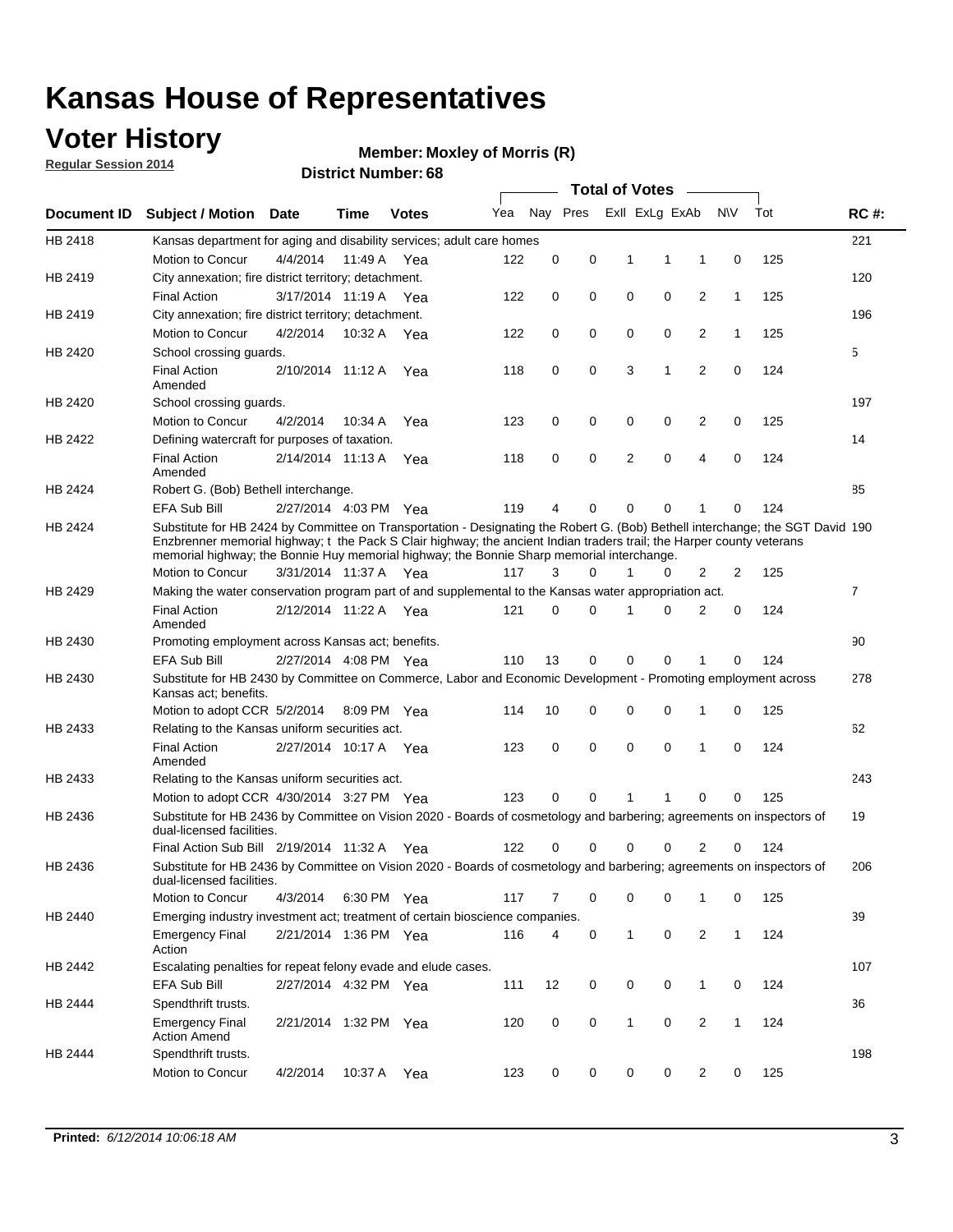#### **Voter History Regular Session 2014**

| <b>Member: Moxley of Morris (R)</b> |  |  |
|-------------------------------------|--|--|
|-------------------------------------|--|--|

|                |                                                                                                                                                                                                                                                                                                                                 |                       | IVL ITUIIINVI . |              |     |    |                         | <b>Total of Votes</b> |                |             |   |          |     |             |
|----------------|---------------------------------------------------------------------------------------------------------------------------------------------------------------------------------------------------------------------------------------------------------------------------------------------------------------------------------|-----------------------|-----------------|--------------|-----|----|-------------------------|-----------------------|----------------|-------------|---|----------|-----|-------------|
| Document ID    | <b>Subject / Motion Date</b>                                                                                                                                                                                                                                                                                                    |                       | <b>Time</b>     | <b>Votes</b> | Yea |    | Nay Pres Exll ExLg ExAb |                       |                |             |   | N\V      | Tot | <b>RC#:</b> |
| HB 2445        | Allowing for criminal discovery materials to be provided to defendant or defendant's counsel.                                                                                                                                                                                                                                   |                       |                 |              |     |    |                         |                       |                |             |   |          |     | 63          |
|                | <b>Final Action</b><br>Amended                                                                                                                                                                                                                                                                                                  | 2/27/2014 10:19 A Yea |                 |              | 123 |    | 0                       | $\mathbf 0$           | $\mathbf 0$    | $\mathbf 0$ | 1 | 0        | 124 |             |
| HB 2446        | District courts; court trustee operations fund. judicial process; concerning sentencing dispositions, probation and postrelease<br>supervision; concerning expungement of driving under the influence and criminal refusal convictions; concerning trials,<br>conduct of jury after case is submitted.                          |                       |                 |              |     |    |                         |                       |                |             |   |          |     | 8           |
|                | <b>Final Action</b>                                                                                                                                                                                                                                                                                                             | 2/12/2014 11:23 A Yea |                 |              | 121 |    | 0                       | 0                     |                | 0           | 2 | 0        | 124 |             |
| HB 2446        | Senate Substitute for HB 2446 by Committee on Judiciary - Courts; allocating moneys from driver's license fees to judicial<br>branch nonjudicial salary adjustment fund; allowing chief justice to authorize expenditures from court trustee operations fund in<br>certain judicial districts; time limits for court decisions. |                       |                 |              |     |    |                         |                       |                |             |   |          |     | 239         |
|                | Motion to adopt CCR 4/30/2014 3:01 PM Yea                                                                                                                                                                                                                                                                                       |                       |                 |              | 121 |    | 2                       | 0                     | 1              | 1           | 0 | 0        | 125 |             |
| <b>HB 2447</b> | Real property; trespass and liability.                                                                                                                                                                                                                                                                                          |                       |                 |              |     |    |                         |                       |                |             |   |          |     | 29          |
|                | Final Action<br>Amended                                                                                                                                                                                                                                                                                                         | 2/21/2014 11:14 A Yea |                 |              | 119 |    | 2                       | 0                     | $\mathbf{1}$   | $\mathbf 0$ | 2 | 0        | 124 |             |
| HB 2447        | Real property; trespass and liability.                                                                                                                                                                                                                                                                                          |                       |                 |              |     |    |                         |                       |                |             |   |          |     | 202         |
|                | Motion to Adopt CCR 4/3/2014 6:10 PM Yea                                                                                                                                                                                                                                                                                        |                       |                 |              | 122 |    | 2                       | 0                     | 0              | 0           | 1 | 0        | 125 |             |
| HB 2448        | Interference with judicial process.                                                                                                                                                                                                                                                                                             |                       |                 |              |     |    |                         |                       |                |             |   |          |     | 30          |
|                | <b>Final Action</b>                                                                                                                                                                                                                                                                                                             | 2/21/2014 11:16 A Yea |                 |              | 121 |    | 0                       | 0                     | 1              | 0           | 2 | 0        | 124 |             |
| HB 2448        | Senate Substitute for HB 2448 by Committee on Judiciary - Updating provisions relating to the Kansas bureau of<br>investigation's DNA database; amending the crime of interference with                                                                                                                                         |                       |                 |              |     |    |                         |                       |                |             |   |          |     | 240         |
|                | Motion to adopt CCR 4/30/2014 3:10 PM Yea                                                                                                                                                                                                                                                                                       |                       |                 |              | 116 |    | 7                       | 0                     | 1              |             | 0 | 0        | 125 |             |
| HB 2451        | Electric utilities; creating the electric highway fee.                                                                                                                                                                                                                                                                          |                       |                 |              |     |    |                         |                       |                |             |   |          |     | 96          |
|                | EFA Sub Bill                                                                                                                                                                                                                                                                                                                    | 2/27/2014 4:18 PM Yea |                 |              | 64  | 59 |                         | $\mathbf 0$           | $\mathbf 0$    | 0           | 1 | 0        | 124 |             |
| HB 2451        | Substitute for HB 2451 by Committee on Transportation - Increasing registration fees for electric vehicles.                                                                                                                                                                                                                     |                       |                 |              |     |    |                         |                       |                |             |   |          |     | 207         |
|                | Motion to Concur                                                                                                                                                                                                                                                                                                                | 4/3/2014              | 6:34 PM Yea     |              | 94  | 30 |                         | 0                     | $\Omega$       | $\Omega$    | 1 | $\Omega$ | 125 |             |
| HB 2452        | Substitute for HB 2452 by Committee on Transportation - Distinctive license plates; donate life, disabled veterans, rotary<br>international, Kansas horse council.                                                                                                                                                              |                       |                 |              |     |    |                         |                       |                |             |   |          |     | 41          |
|                | <b>EFA Sub Bill</b>                                                                                                                                                                                                                                                                                                             | 2/21/2014 1:39 PM Yea |                 |              | 120 |    | 0                       | 0                     |                | 0           | 2 |          | 124 |             |
| HB 2452        | Substitute for HB 2452 by Committee on Transportation - Distinctive license plates; donate life, disabled veterans, rotary<br>international, Kansas horse council, motorcycles.                                                                                                                                                 |                       |                 |              |     |    |                         |                       |                |             |   |          |     | 208         |
|                | <b>Motion to Concur</b>                                                                                                                                                                                                                                                                                                         | 4/3/2014 6:37 PM Yea  |                 |              | 123 |    | 1                       | 0                     | 0              | 0           | 1 | 0        | 125 |             |
| HB 2453        | Protecting religious freedom regarding marriage.                                                                                                                                                                                                                                                                                |                       |                 |              |     |    |                         |                       |                |             |   |          |     | 9           |
|                | <b>Final Action</b><br>Amended                                                                                                                                                                                                                                                                                                  | 2/12/2014 11:28 A Yea |                 |              | 72  | 49 |                         | $\mathbf 0$           | 1              | 0           | 2 | 0        | 124 |             |
| HB 2455        | Property tax exemption for certain utility systems located on military installation.                                                                                                                                                                                                                                            |                       |                 |              |     |    |                         |                       |                |             |   |          |     | 108         |
|                | <b>Emergency Final</b><br><b>Action Amend</b>                                                                                                                                                                                                                                                                                   | 3/6/2014              | 11:23 A Yea     |              | 119 | 1  |                         | 0                     | $\overline{2}$ | 1           | 2 | 0        | 125 |             |
| HB 2456        | Property taxation; defining commercial and industrial machinery and equipment; motor vehicles, members of military service<br>and active guard and reservists.                                                                                                                                                                  |                       |                 |              |     |    |                         |                       |                |             |   |          |     | 49          |
|                | <b>Final Action</b><br>Amended                                                                                                                                                                                                                                                                                                  | 2/26/2014 11:32 A Nay |                 |              | 100 | 23 |                         | 0                     | 0              | 0           | 1 | 0        | 124 |             |
| HB 2463        | Creating civil liability for acts of terrorism; forfeiture of property related to violations of certain criminal acts.                                                                                                                                                                                                          |                       |                 |              |     |    |                         |                       |                |             |   |          |     | 50          |
|                | <b>Final Action</b><br>Amended                                                                                                                                                                                                                                                                                                  | 2/26/2014 11:33 A Yea |                 |              | 123 |    | 0                       | 0                     | 0              | 0           | 1 | 0        | 124 |             |
| HB 2463        | Creating civil liability for acts of terrorism; forfeiture of property related to violations of certain criminal acts.                                                                                                                                                                                                          |                       |                 |              |     |    |                         |                       |                |             |   |          |     | 194         |
|                | Motion to Concur                                                                                                                                                                                                                                                                                                                | 4/1/2014              | 10:46 A Yea     |              | 123 |    | 0                       | 0                     | 1              | 0           | 1 | 0        | 125 |             |
| HB 2464        | Allowing banks, trust companies and savings and loans to claim the expensing deduction for privilege tax filers under the<br>Kansas income tax act.                                                                                                                                                                             |                       |                 |              |     |    |                         |                       |                |             |   |          |     | 15          |
|                | <b>Final Action</b><br>Amended                                                                                                                                                                                                                                                                                                  | 2/14/2014 11:14 A Yea |                 |              | 118 |    | 0                       | 0                     | 2              | 0           | 4 | 0        | 124 |             |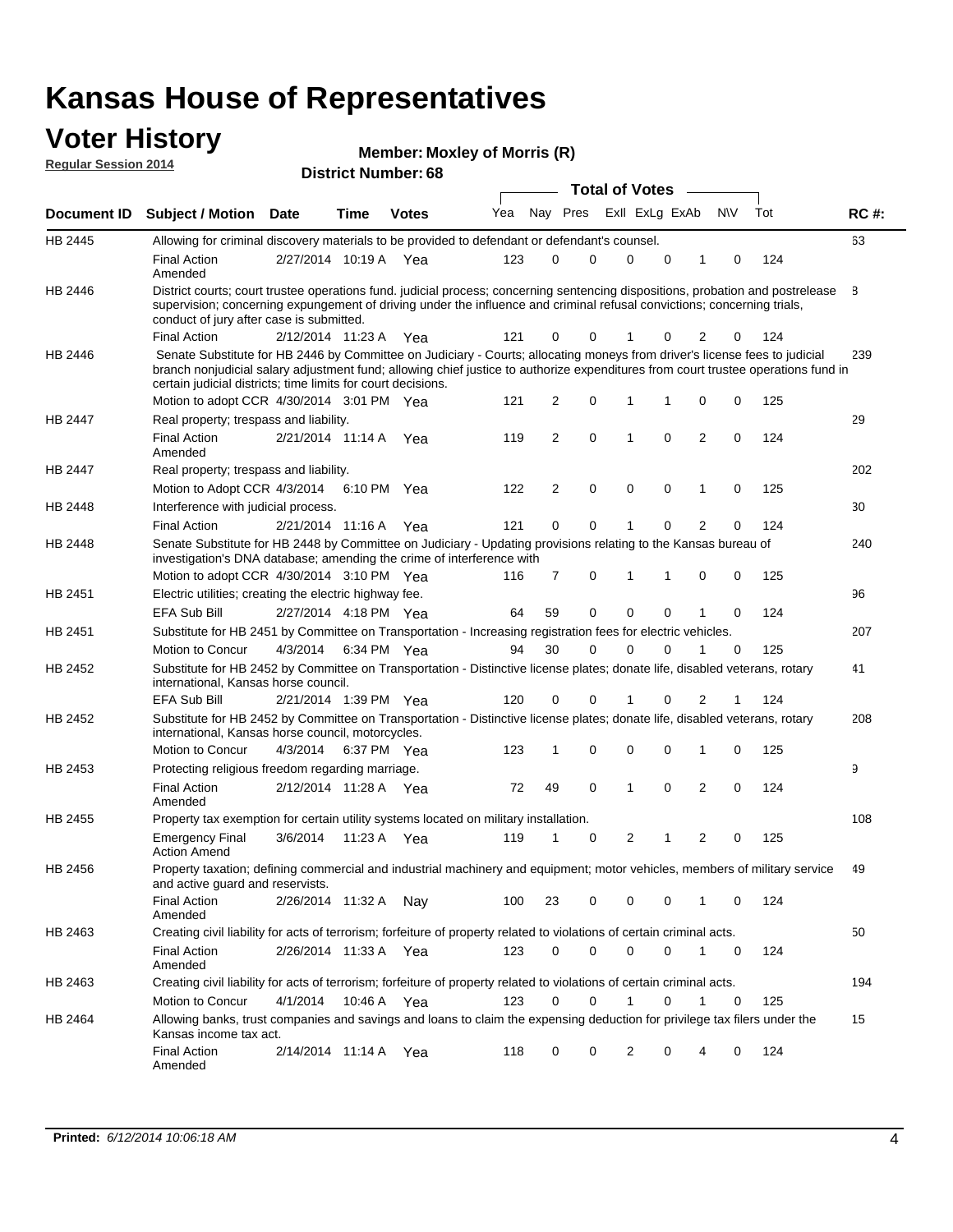### **Voter History**

**Regular Session 2014**

#### **Member: Moxley of Morris (R)**

|                |                                                                                                                                                                             |                       |             |              |     |                |             |              | <b>Total of Votes</b> |                |             |     |             |
|----------------|-----------------------------------------------------------------------------------------------------------------------------------------------------------------------------|-----------------------|-------------|--------------|-----|----------------|-------------|--------------|-----------------------|----------------|-------------|-----|-------------|
|                | Document ID Subject / Motion Date                                                                                                                                           |                       | Time        | <b>Votes</b> | Yea | Nay Pres       |             |              | Exll ExLg ExAb        |                | <b>NV</b>   | Tot | <b>RC#:</b> |
| HB 2466        | Relating to administrative procedure; judicial review.                                                                                                                      |                       |             |              |     |                |             |              |                       |                |             |     | 37          |
|                | <b>Emergency Final</b><br><b>Action Amend</b>                                                                                                                               | 2/21/2014 1:33 PM Yea |             |              | 118 | 2              | 0           | 1            | $\mathbf 0$           | $\overline{2}$ | 1           | 124 |             |
| HB 2470        | Purchasing authority for certain insurance by the state board of regents for state educational institutions.                                                                |                       |             |              |     |                |             |              |                       |                |             |     | 16          |
|                | <b>Final Action</b>                                                                                                                                                         | 2/17/2014 11:20 A Yea |             |              | 120 | $\Omega$       | $\mathbf 0$ | 3            | 0                     | 1              | 0           | 124 |             |
| HB 2475        | Personal financial literacy program as a requirement for high school graduation.                                                                                            |                       |             |              |     |                |             |              |                       |                |             |     | 126         |
|                | <b>Final Action</b><br>Amended                                                                                                                                              | 3/19/2014 11:22 A Yea |             |              | 110 | 12             | $\mathbf 0$ | 0            | 1                     | 2              | 0           | 125 |             |
| HB 2478        | Venue for crimes committed with an electronic device.                                                                                                                       |                       |             |              |     |                |             |              |                       |                |             |     | 51          |
|                | <b>Final Action</b>                                                                                                                                                         | 2/26/2014 11:34 A     |             | Yea          | 123 | $\mathbf 0$    | 0           | $\Omega$     | $\mathbf 0$           | 1              | 0           | 124 |             |
| HB 2479        | Removing 2015 sunset provision from law requiring ignition interlock device after first test failure or alcohol or drug-related<br>conviction.                              |                       |             |              |     |                |             |              |                       |                |             |     | 115         |
|                | <b>Final Action</b><br>Amended                                                                                                                                              | 3/14/2014 11:14 A     |             | Yea          | 117 | 0              | 0           | 2            | 1                     | 4              | 1           | 125 |             |
| HB 2479        | Removing 2015 sunset provision from law requiring ignition interlock device after first test failure or alcohol or drug-related<br>conviction.                              |                       |             |              |     |                |             |              |                       |                |             |     | 210         |
|                | Motion to Concur                                                                                                                                                            | 4/3/2014              |             | 6:47 PM Yea  | 122 | $\overline{2}$ | 0           | $\mathbf 0$  | $\mathbf 0$           | 1              | 0           | 125 |             |
| HB 2480        | Repealing the review of TeleKansas I.                                                                                                                                       |                       |             |              |     |                |             |              |                       |                |             |     | 64          |
|                | <b>Final Action</b><br>Amended                                                                                                                                              | 2/27/2014 10:20 A Yea |             |              | 123 | 0              | 0           | 0            | $\mathbf 0$           | 1              | 0           | 124 |             |
| HB 2480        | Repealing the review of TeleKansas I.                                                                                                                                       |                       |             |              |     |                |             |              |                       |                |             |     | 250         |
|                | Motion to Concur                                                                                                                                                            | 5/1/2014              | 1:54 PM Yea |              | 123 | $\mathbf{1}$   | $\mathbf 0$ | $\mathbf 0$  | $\mathbf 0$           | 0              | 1           | 125 |             |
| HB 2482        | Authority of state corporation commission to intervene in court proceedings.                                                                                                |                       |             |              |     |                |             |              |                       |                |             |     | 65          |
|                | <b>Final Action</b><br>Amended                                                                                                                                              | 2/27/2014 10:21 A     |             | Yea          | 121 | 2              | 0           | $\mathbf 0$  | $\mathbf 0$           | 1              | $\mathbf 0$ | 124 |             |
| HB 2482        | Senate Substitute for HB 2482 by Committee on Utilities - Creating the energy efficiency investment act.                                                                    |                       |             |              |     |                |             |              |                       |                |             |     | 211         |
|                | Motion to Concur                                                                                                                                                            | 4/3/2014 7:02 PM Yea  |             |              | 99  | 25             | $\Omega$    | 0            | 0                     | 1              | 0           | 125 |             |
| HB 2487        | Construction of electric transmission lines and certificates of public convenience and necessity.                                                                           |                       |             |              |     |                |             |              |                       |                |             |     | 66          |
|                | <b>Final Action</b><br>Amended                                                                                                                                              | 2/27/2014 10:22 A Yea |             |              | 113 | 10             | 0           | $\mathbf 0$  | 0                     | 1              | 0           | 124 |             |
| HB 2487        | Relating to the powers and duties of the state corporation commission; construction of electric transmission lines and<br>certificates of public convenience and necessity. |                       |             |              |     |                |             |              |                       |                |             |     | 254         |
|                | Sub motion to concur 5/1/2014 4:36 PM Yea                                                                                                                                   |                       |             |              | 117 | 8              | 0           | $\Omega$     | $\mathbf 0$           | 0              | 0           | 125 |             |
| <b>HB 2488</b> | Kansas electric transmission authority and the purpose and composition of the authority.                                                                                    |                       |             |              |     |                |             |              |                       |                |             |     | 10          |
|                | <b>Final Action</b><br>Amended                                                                                                                                              | 2/12/2014 11:30 A Yea |             |              | 108 | 13             | 0           | 1            | 0                     | $\overline{2}$ | 0           | 124 |             |
| HB 2488        | Kansas electric transmission authority and the purpose and composition of the authority.                                                                                    |                       |             |              |     |                |             |              |                       |                |             |     | 158         |
|                | <b>Motion to Concur</b>                                                                                                                                                     | 3/25/2014 10:43 A     |             | Yea          | 107 | 15             | 0           | 1            | 0                     | 2              | 0           | 125 |             |
| HB 2489        | Legislative review of exceptions to disclosure of public records.                                                                                                           |                       |             |              |     |                |             |              |                       |                |             |     | 67          |
|                | <b>Final Action</b><br>Amended                                                                                                                                              | 2/27/2014 10:23 A Yea |             |              | 122 | $\mathbf{1}$   | 0           | 0            | $\mathbf 0$           | $\mathbf{1}$   | 0           | 124 |             |
| HB 2490        | Criminal procedure; conduct of jury after case is submitted.                                                                                                                |                       |             |              |     |                |             |              |                       |                |             |     | 31          |
|                | <b>Final Action</b><br>Amended                                                                                                                                              | 2/21/2014 11:17 A Yea |             |              | 121 | 0              | 0           | $\mathbf{1}$ | $\mathbf 0$           | 2              | 0           | 124 |             |
| HB 2490        | Capital murder; attempt; murder in the first degree; sentencing.                                                                                                            |                       |             |              |     |                |             |              |                       |                |             |     | 241         |
|                | Motion to adopt CCR 4/30/2014 3:16 PM Yea                                                                                                                                   |                       |             |              | 123 | 0              | 0           | 1            | 1                     | 0              | 0           | 125 |             |
| HB 2491        | Kansas tort claims act; attorney may appear in small claims action.                                                                                                         |                       |             |              |     |                |             |              |                       |                |             |     | 20          |
|                | <b>Final Action</b><br>Amended                                                                                                                                              | 2/19/2014 11:34 A Yea |             |              | 120 | 2              | 0           | 0            | 0                     | 2              | 0           | 124 |             |
| HB 2491        | Kansas tort claims act; attorney may appear in small claims action.                                                                                                         |                       |             |              |     |                |             |              |                       |                |             |     | 199         |
|                | Motion to Concur                                                                                                                                                            | 4/2/2014              |             | 10:40 A Yea  | 121 | 2              | 0           | 0            | 0                     | 2              | 0           | 125 |             |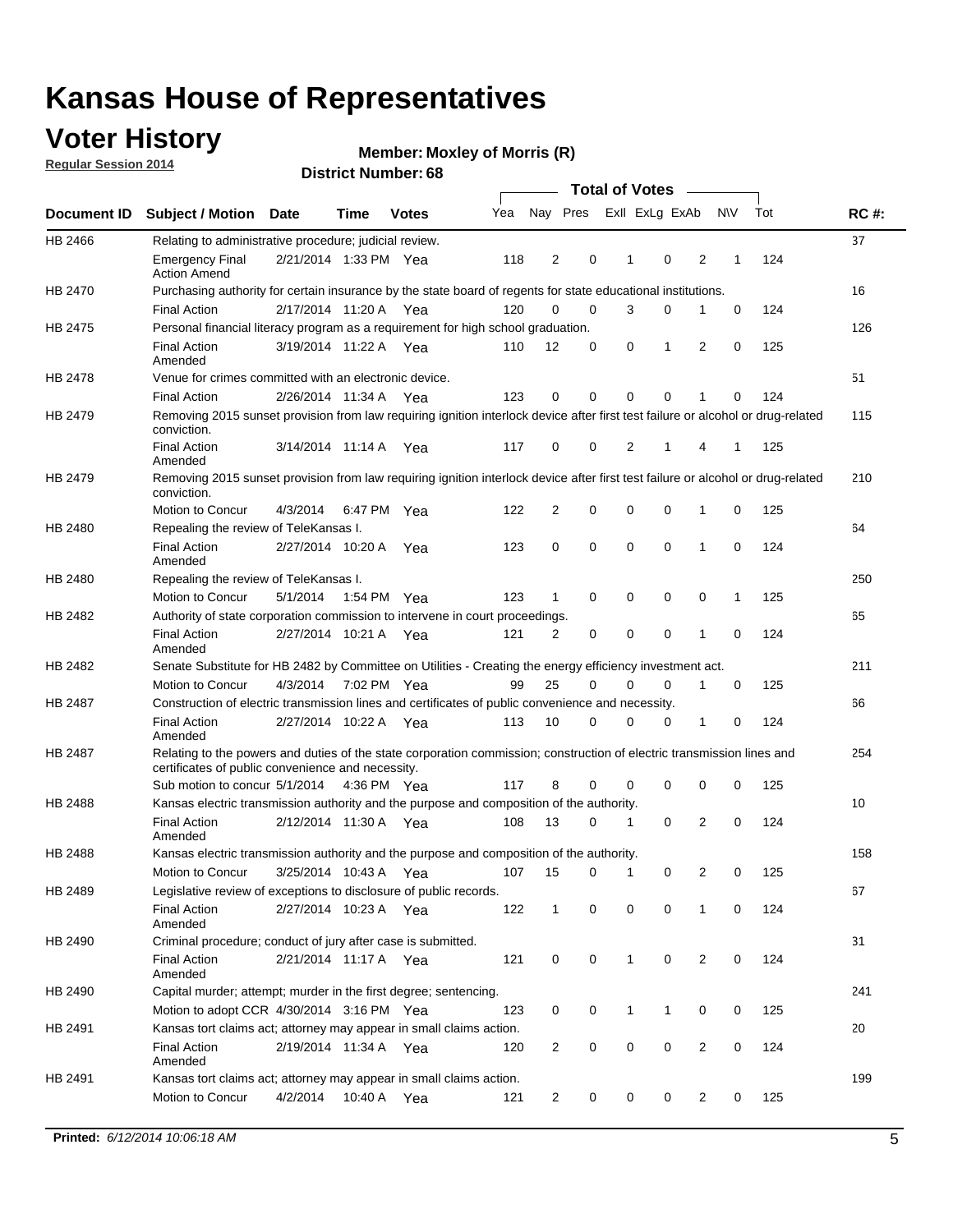### **Voter History**

**Regular Session 2014**

#### **Member: Moxley of Morris (R)**

|                |                                                                                                                                                                                                                                                        |                       |             | DISTRICT MAILINGL. 00 |     |          |             | Total of Votes – |                            |                               |     |              |
|----------------|--------------------------------------------------------------------------------------------------------------------------------------------------------------------------------------------------------------------------------------------------------|-----------------------|-------------|-----------------------|-----|----------|-------------|------------------|----------------------------|-------------------------------|-----|--------------|
| Document ID    | <b>Subject / Motion Date</b>                                                                                                                                                                                                                           |                       | Time        | <b>Votes</b>          | Yea | Nay Pres |             | Exll ExLg ExAb   |                            | N\V                           | Tot | <b>RC#:</b>  |
| HB 2493        | Relating to surety regulation, appearance bonds and unlawful sexual relations.                                                                                                                                                                         |                       |             |                       |     |          |             |                  |                            |                               |     | 23           |
|                | Final Action<br>Amended                                                                                                                                                                                                                                | 2/20/2014 11:14 A Yea |             |                       | 113 | 10       | $\mathbf 0$ | 0                | $\mathbf 0$                | $\mathbf 0$<br>1              | 124 |              |
| HB 2495        | Concerning sentencing dispositions, probation and postrelease supervision.                                                                                                                                                                             |                       |             |                       |     |          |             |                  |                            |                               |     | 24           |
|                | <b>Final Action</b><br>Amended                                                                                                                                                                                                                         | 2/20/2014 11:17 A     |             | Yea                   | 122 | 1        | $\mathbf 0$ | 0                | 0                          | 0<br>1                        | 124 |              |
| HB 2501        | Human trafficking and related crimes; penalties for buying sexual relations; records and reporting by courts; staff secure facility 25<br>requirements.                                                                                                |                       |             |                       |     |          |             |                  |                            |                               |     |              |
|                | <b>Final Action</b><br>Amended                                                                                                                                                                                                                         | 2/20/2014 11:18 A Yea |             |                       | 123 | 0        | 0           | 0                | $\Omega$                   | 0<br>1                        | 124 |              |
| HB 2502        | Allowing victim notification on status change of person confined.                                                                                                                                                                                      |                       |             |                       |     |          |             |                  |                            |                               |     | 26           |
|                | <b>Final Action</b>                                                                                                                                                                                                                                    | 2/20/2014 11:20 A Yea |             |                       | 123 | 0        | 0           | 0                | $\mathbf 0$<br>0           |                               | 124 |              |
| HB 2503        | Substitute for HB 2503 by Committee on Federal and State Affairs -- Carrying of concealed handguns by law enforcement<br>officers.                                                                                                                     |                       |             |                       |     |          |             |                  |                            |                               |     | 230          |
|                | Final Action Sub Bill 4/5/2014                                                                                                                                                                                                                         |                       | 10:22 A     | Yea                   | 119 | 1        | 0           | 0                | 0                          |                               | 125 |              |
| <b>HB 2504</b> | Repealing outdated provisions relating to the purchase of certain real estate by the department of corrections.                                                                                                                                        |                       |             |                       |     |          |             |                  |                            |                               |     | 18           |
|                | <b>Final Action</b>                                                                                                                                                                                                                                    | 2/19/2014 11:31 A Yea |             |                       | 122 | $\Omega$ | 0           | 0                | 0                          | 2<br>0                        | 124 |              |
| HB 2506        | Repealing K.S.A. 72-60b03, the effective date of the midwestern higher education compact act.                                                                                                                                                          |                       |             |                       |     |          |             |                  |                            |                               |     | 52           |
|                | <b>Final Action</b>                                                                                                                                                                                                                                    | 2/26/2014 11:35 A Yea |             |                       | 122 | 1        | $\mathbf 0$ | 0                | 0<br>1                     | 0                             | 124 |              |
| HB 2506        | Senate Substitute for HB 2506 by Committee on Ways and Means - Education; appropriations for FY 2014 and FY 2015 for<br>various state agencies; amendments concerning postsecondary education; amendments to provisions relating to school<br>finance. |                       |             |                       |     |          |             |                  |                            |                               |     | 238          |
|                | Motion to Adopt CCR 4/6/2014                                                                                                                                                                                                                           |                       | 9:45 PM Nav |                       | 63  | 57       | 0           | 0                | $\mathbf 0$                | 4<br>1                        | 125 |              |
| HB 2509        | Emergency medical services amendments.                                                                                                                                                                                                                 |                       |             |                       |     |          |             |                  |                            |                               |     | 101          |
|                | <b>Emergency Final</b><br><b>Action Amend</b>                                                                                                                                                                                                          | 2/27/2014 4:24 PM Yea |             |                       | 123 | 0        | $\mathbf 0$ | $\mathbf 0$      | $\Omega$<br>$\overline{1}$ | $\Omega$                      | 124 |              |
| HB 2510        | Pharmacists and pharmacies; pharmacy technicians; registration and grounds for denial of registration.                                                                                                                                                 |                       |             |                       |     |          |             |                  |                            |                               |     | 84           |
|                | <b>Emergency Final</b><br>Action                                                                                                                                                                                                                       | 2/27/2014 4:01 PM Yea |             |                       | 71  | 52       | 0           | 0                | $\Omega$<br>1              | 0                             | 124 |              |
| HB 2511        | Liability for property tax on personal property; sale or abandonment of personal property.                                                                                                                                                             |                       |             |                       |     |          |             |                  |                            |                               |     | 27           |
|                | <b>Final Action</b>                                                                                                                                                                                                                                    | 2/20/2014 11:21 A     |             | Yea                   | 123 | 0        | 0           | 0                | 0<br>1                     | 0                             | 124 |              |
| HB 2514        | Exemption for Federal Home Loan Bank in certain insolvency proceedings involving insurance companies.                                                                                                                                                  |                       |             |                       |     |          |             |                  |                            |                               |     | $\mathbf{2}$ |
|                | <b>Final Action</b>                                                                                                                                                                                                                                    | 2/10/2014 11:08 A     |             | Yea                   | 118 | 0        | $\Omega$    | 3<br>1           |                            | $\overline{2}$<br>$\mathbf 0$ | 124 |              |
| HB 2515        | Insurance; confidentiality of work papers from analysis of analysis of financial regulation or market regulation of insurance<br>company or affiliates.                                                                                                |                       |             |                       |     |          |             |                  |                            |                               |     | 82           |
|                | <b>Emergency Final</b><br>Action                                                                                                                                                                                                                       | 2/27/2014 3:58 PM Yea |             |                       | 123 | 0        | 0           | 0                | 0<br>-1                    | 0                             | 124 |              |
| HB 2515        | Updating statutory references and making corresponding changes due to Executive Reorganization Order No. 41.                                                                                                                                           |                       |             |                       |     |          |             |                  |                            |                               |     | 269          |
|                | Motion to Adopt CCR 5/2/2014 3:31 PM Yea                                                                                                                                                                                                               |                       |             |                       | 118 | 4        | 0           | 0                | 1<br>1                     | 1                             | 125 |              |
| HB 2516        | Amendments relating to health care provider liability insurance and to companies organized to provide such insurance.                                                                                                                                  |                       |             |                       |     |          |             |                  |                            |                               |     | 3            |
|                | <b>Final Action</b><br>Amended                                                                                                                                                                                                                         | 2/10/2014 11:10 A Yea |             |                       | 118 | 0        | 0           | 3                | 1                          | 2<br>0                        | 124 |              |
| HB 2516        | Amendments relating to health care provider liability insurance and to companies organized to provide such insurance.                                                                                                                                  |                       |             |                       |     |          |             |                  |                            |                               |     | 191          |
|                | Motion to Concur                                                                                                                                                                                                                                       | 3/31/2014 11:40 A Yea |             |                       | 121 | 0        | 0           | 1                | 0                          | 2<br>1                        | 125 |              |
| HB 2518        | Relating to ballot language statements.                                                                                                                                                                                                                |                       |             |                       |     |          |             |                  |                            |                               |     | 40           |
|                | <b>Emergency Final</b><br><b>Action Amend</b>                                                                                                                                                                                                          | 2/21/2014 1:37 PM Yea |             |                       | 116 | 4        | 0           | 1                | 0                          | $\overline{2}$<br>1           | 124 |              |
| HB 2525        | Kansas money transmitter act concerning change of controlling interest and notification.                                                                                                                                                               |                       |             |                       |     |          |             |                  |                            |                               |     | 32           |
|                | <b>Final Action</b>                                                                                                                                                                                                                                    | 2/21/2014 11:18 A Yea |             |                       | 105 | 16       | 0           | 1                | 0                          | $\overline{2}$<br>0           | 124 |              |
| HB 2525        | Kansas money transmitter act concerning change of controlling interest and notification.                                                                                                                                                               |                       |             |                       |     |          |             |                  |                            |                               |     | 252          |
|                | Motion to Concur                                                                                                                                                                                                                                       | 5/1/2014              | 1:59 PM Yea |                       | 112 | 13       | 0           | 0                | 0                          | 0<br>0                        | 125 |              |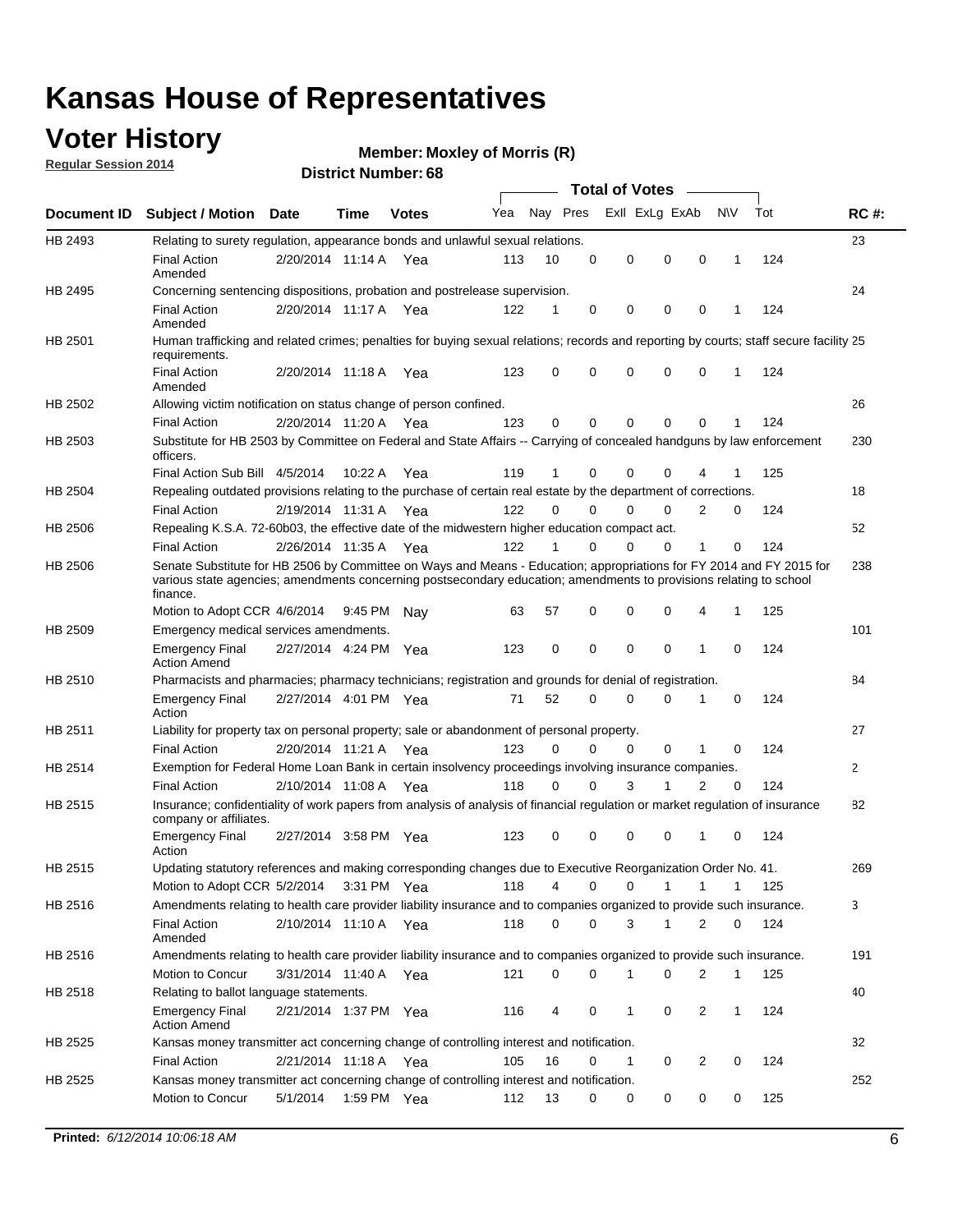#### **Voter History Regular Session 2014**

**Member: Moxley of Morris (R)** 

|                |                                                                                                                                                                                                                                                                                                                                           |                       |             | DISTRICT MAILINGL. 00 |     |    |          | <b>Total of Votes</b> |                |                |             |     |             |
|----------------|-------------------------------------------------------------------------------------------------------------------------------------------------------------------------------------------------------------------------------------------------------------------------------------------------------------------------------------------|-----------------------|-------------|-----------------------|-----|----|----------|-----------------------|----------------|----------------|-------------|-----|-------------|
| Document ID    | <b>Subject / Motion</b>                                                                                                                                                                                                                                                                                                                   | <b>Date</b>           | Time        | <b>Votes</b>          | Yea |    | Nay Pres |                       | Exll ExLg ExAb | <b>NV</b>      |             | Tot | <b>RC#:</b> |
| HB 2533        | Changing interest credit amounts, member distributions upon termination or death and retirement annuities under the KPERS 42<br>Act of 2015.                                                                                                                                                                                              |                       |             |                       |     |    |          |                       |                |                |             |     |             |
|                | <b>Emergency Final</b><br><b>Action Amend</b>                                                                                                                                                                                                                                                                                             | 2/21/2014 1:40 PM Yea |             |                       | 94  | 26 | 0        | 1                     | 0              | 2              | 1           | 124 |             |
| HB 2537        | Eliminating font size and type requirement for disclosure statements contained in insurance contracts and explanatory<br>materials printed in any language other than English.                                                                                                                                                            |                       |             |                       |     |    |          |                       |                |                |             |     | 81          |
|                | <b>Emergency Final</b><br>Action                                                                                                                                                                                                                                                                                                          | 2/27/2014 3:56 PM Yea |             |                       | 119 | 4  | 0        | 0                     | 0              | 1              | 0           | 124 |             |
| HB 2537        | Insurance; eliminating font and type requirements for certain non-English insurance documents; confidentiality of certain<br>documents; continuation of health insurance for spouse and children of certain emergency personnel and employees of the<br>department of corrections; purchase of certain insurance by the state fair board. |                       |             |                       |     |    |          |                       |                |                |             |     | 249         |
|                | Motion to adopt CCR 4/30/2014 3:58 PM N\V                                                                                                                                                                                                                                                                                                 |                       |             |                       | 122 | 0  | 0        | 1                     | 1              | 0              | 1           | 125 |             |
| HB 2538        | Giving landowner right of first refusal for antlers of deer illegally shot on landowner's property.                                                                                                                                                                                                                                       |                       |             |                       |     |    |          |                       |                |                |             |     | 102         |
|                | <b>Emergency Final</b><br><b>Action Amend</b>                                                                                                                                                                                                                                                                                             | 2/27/2014 4:26 PM Nay |             |                       | 106 | 17 | 0        | 0                     | 0              | $\mathbf{1}$   | 0           | 124 |             |
| HB 2541        | Substitute for HB2541 by Committee on Local Government—plastic bottles and containers; labeling; solid waste landfill<br>restrictions.                                                                                                                                                                                                    |                       |             |                       |     |    |          |                       |                |                |             |     | 121         |
|                | Final Action Sub Bill 3/17/2014 11:21 A                                                                                                                                                                                                                                                                                                   |                       |             | Nav                   | 102 | 21 | 0        | 0                     | 0              | $\overline{2}$ | 0           | 125 |             |
| HB 2542        | Property tax exemption for amateur-built aircraft.                                                                                                                                                                                                                                                                                        |                       |             |                       |     |    |          |                       |                |                |             |     | 112         |
|                | <b>Final Action</b><br>Amended                                                                                                                                                                                                                                                                                                            | 3/13/2014 11:22 A     |             | Yea                   | 116 | 4  | 0        | 1                     | 1              | $\overline{2}$ | 1           | 125 |             |
| HB 2544        | Authorizing postsecondary educational institutions to enter into the state authorization reciprocity agreement to provide<br>distance education.                                                                                                                                                                                          |                       |             |                       |     |    |          |                       |                |                |             |     | 17          |
|                | <b>Final Action</b>                                                                                                                                                                                                                                                                                                                       | 2/17/2014 11:21 A Yea |             |                       | 120 | 0  | 0        | 3                     | 0              | 1              | 0           | 124 |             |
| HB 2545        | Extending sunset date on certain agriculture fees from July 1, 2015, to July 1, 2019.<br>Final Action<br>Amended                                                                                                                                                                                                                          | 2/27/2014 10:25 A Yea |             |                       | 99  | 24 | $\Omega$ | 0                     | $\Omega$       | 1              | $\Omega$    | 124 | 68          |
| HB 2547        | Changing the map copy requirement in mining permit application.<br><b>Final Action</b>                                                                                                                                                                                                                                                    |                       |             |                       |     | 0  | 0        | 0                     | 0              | 1              | 0           |     | 53          |
|                |                                                                                                                                                                                                                                                                                                                                           | 2/26/2014 11:36 A     |             | Yea                   | 123 |    |          |                       |                |                |             | 124 |             |
| HB 2548        | Creating the water program management fund and transferring the air quality fee fund.                                                                                                                                                                                                                                                     |                       |             |                       |     |    |          |                       |                |                |             |     | 46          |
|                | <b>Emergency Final</b><br>Action                                                                                                                                                                                                                                                                                                          | 2/21/2014 1:46 PM Yea |             |                       | 119 | 1  | 0        | 1                     | 0              | $\overline{2}$ | 1           | 124 |             |
| HB 2549        | Allowing burial of hazardous waste on-site.                                                                                                                                                                                                                                                                                               |                       |             |                       |     |    |          |                       |                |                |             |     | 54          |
|                | <b>Final Action</b>                                                                                                                                                                                                                                                                                                                       | 2/26/2014 11:38 A     |             | Yea                   | 123 | 0  | 0        | 0                     | 0              | 1              | 0           | 124 |             |
| HB 2550        | Repeal of the atmospheric mercury deposition monitoring network.                                                                                                                                                                                                                                                                          |                       |             |                       |     |    |          |                       |                |                |             |     | 33          |
|                | <b>Final Action</b>                                                                                                                                                                                                                                                                                                                       | 2/21/2014 11:20 A     |             | Yea                   | 92  | 29 | 0        | 1                     | 0              | $\overline{2}$ | 0           | 124 |             |
| HB 2551        | Repealing regulation of PCB disposal facilities.                                                                                                                                                                                                                                                                                          |                       |             |                       |     |    |          |                       |                |                |             |     | 47          |
|                | <b>Emergency Final</b><br>Action Amend                                                                                                                                                                                                                                                                                                    | 2/21/2014 1:47 PM Yea |             |                       | 100 | 20 | 0        | 1                     | 0              | 2              | 1           | 124 |             |
| HB 2551        | Repealing the regulation of PCB disposal facilities; making changes to the atmospheric mercury deposition monitoring network 271<br>and the disposal of plastic bottles, containers and solid waste.                                                                                                                                      |                       |             |                       |     |    |          |                       |                |                |             |     |             |
|                | Motion to Adopt CCR 5/2/2014 3:45 PM Yea                                                                                                                                                                                                                                                                                                  |                       |             |                       | 105 | 17 | 0        | 0                     | 1              | 1              | 1           | 125 |             |
| <b>HB 2552</b> | Managed care organizations, prompt payment.                                                                                                                                                                                                                                                                                               |                       |             |                       |     |    |          |                       |                |                |             |     | 69          |
|                | Final Action<br>Amended                                                                                                                                                                                                                                                                                                                   | 2/27/2014 10:26 A Yea |             |                       | 123 | 0  | 0        | 0                     | 0              | 1              | 0           | 124 |             |
| HB 2552        | Kansas medical assistance program; managed care organizations; consent for expansion of certain medicaid services.                                                                                                                                                                                                                        |                       |             |                       |     |    |          |                       |                |                |             |     | 225         |
|                | Motion to Concur                                                                                                                                                                                                                                                                                                                          | 4/4/2014              | 6:13 PM Nay |                       | 68  | 54 | 0        | 0                     | 1              | 2              | $\mathbf 0$ | 125 |             |
| HB 2553        | Health care compact.                                                                                                                                                                                                                                                                                                                      |                       |             |                       |     |    |          |                       |                |                |             |     | 141         |
|                | <b>Final Action</b>                                                                                                                                                                                                                                                                                                                       | 3/24/2014 10:15 A     |             | Nay                   | 74  | 48 | 0        | 0                     | 0              | 3              | 0           | 125 |             |
| HB 2555        | Release of information in support of arrest warrants and search warrants.                                                                                                                                                                                                                                                                 |                       |             |                       |     |    |          |                       |                |                |             |     | 86          |
|                | <b>Emergency Final</b><br><b>Action Amend</b>                                                                                                                                                                                                                                                                                             | 2/27/2014 4:04 PM Yea |             |                       | 113 | 10 | 0        | 0                     | 0              | $\mathbf{1}$   | 0           | 124 |             |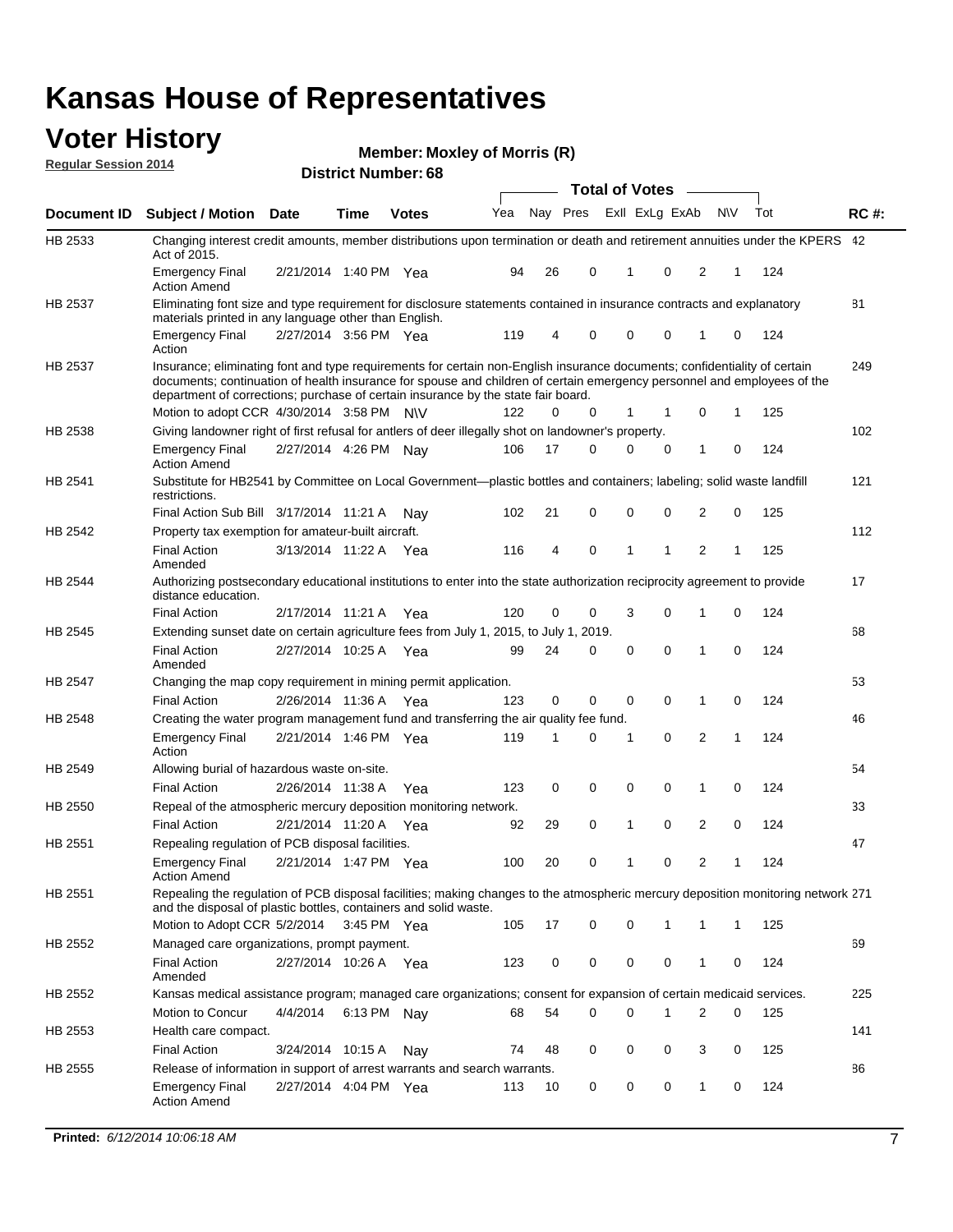### **Voter History**

**Regular Session 2014**

#### **Member: Moxley of Morris (R)**

|                |                                                                                                                                                                                                                                                                                                                                                           |                       |         | <b>DISTRICT MAILINGL. 00</b> |     |          |             |              | <b>Total of Votes</b> |                |           |     |             |
|----------------|-----------------------------------------------------------------------------------------------------------------------------------------------------------------------------------------------------------------------------------------------------------------------------------------------------------------------------------------------------------|-----------------------|---------|------------------------------|-----|----------|-------------|--------------|-----------------------|----------------|-----------|-----|-------------|
|                | Document ID Subject / Motion Date                                                                                                                                                                                                                                                                                                                         |                       | Time    | <b>Votes</b>                 | Yea |          | Nay Pres    |              | Exll ExLg ExAb        |                | <b>NV</b> | Tot | <b>RC#:</b> |
| <b>HB 2557</b> | Changing penalties for certain taxpayers who file incorrect returns under Kansas income tax act.                                                                                                                                                                                                                                                          |                       |         |                              |     |          |             |              |                       |                |           |     | 21          |
|                | <b>Final Action</b><br>Amended                                                                                                                                                                                                                                                                                                                            | 2/19/2014 11:35 A Yea |         |                              | 122 | 0        | 0           | 0            | $\Omega$              | 2              | 0         | 124 |             |
| HB 2561        | Licensure of pharmacists and registration of pharmacy interns by board of pharmacy.                                                                                                                                                                                                                                                                       |                       |         |                              |     |          |             |              |                       |                |           |     | 55          |
|                | <b>Final Action</b>                                                                                                                                                                                                                                                                                                                                       | 2/26/2014 11:39 A     |         | Yea                          | 105 | 18       | 0           | 0            | 0                     | 1              | 0         | 124 |             |
| HB 2564        | Requiring 60-day wait before re-employment for retirement benefit eligibility.                                                                                                                                                                                                                                                                            |                       |         |                              |     |          |             |              |                       |                |           |     | 43          |
|                | <b>Emergency Final</b><br>Action                                                                                                                                                                                                                                                                                                                          | 2/21/2014 1:41 PM Yea |         |                              | 120 | 0        | $\mathbf 0$ | $\mathbf{1}$ | $\mathbf 0$           | $\overline{2}$ | 1         | 124 |             |
| HB 2566        | Requiring court fee for forensic audio and video examination services.                                                                                                                                                                                                                                                                                    |                       |         |                              |     |          |             |              |                       |                |           |     | 93          |
|                | <b>Emergency Final</b><br>Action                                                                                                                                                                                                                                                                                                                          | 2/27/2014 4:12 PM Yea |         |                              | 123 | 0        | 0           | 0            | 0                     | $\mathbf 1$    | 0         | 124 |             |
| HB 2568        | Domestic relations; Kansas family law code; child support guidelines.                                                                                                                                                                                                                                                                                     |                       |         |                              |     |          |             |              |                       |                |           |     | 70          |
|                | <b>Final Action</b><br>Amended                                                                                                                                                                                                                                                                                                                            | 2/27/2014 10:27 A Yea |         |                              | 123 | 0        | 0           | 0            | $\mathbf 0$           | 1              | 0         | 124 |             |
| HB 2568        | Domestic relations; Kansas family law code; child support guidelines.                                                                                                                                                                                                                                                                                     |                       |         |                              |     |          |             |              |                       |                |           |     | 268         |
|                | Motion to adopt CCR 5/2/2014                                                                                                                                                                                                                                                                                                                              |                       |         | 3:28 PM Yea                  | 123 | 0        | 0           | 0            | 1                     | 1              | 0         | 125 |             |
| HB 2576        | Employment security law; creation of "new employer rate."                                                                                                                                                                                                                                                                                                 |                       |         |                              |     |          |             |              |                       |                |           |     | 71          |
|                | <b>Final Action</b><br>Amended                                                                                                                                                                                                                                                                                                                            | 2/27/2014 10:28 A Yea |         |                              | 123 | 0        | $\mathbf 0$ | $\mathbf 0$  | $\mathbf 0$           | 1              | 0         | 124 |             |
| HB 2576        | Employment security law; creation of "new employer rate."                                                                                                                                                                                                                                                                                                 |                       |         |                              |     |          |             |              |                       |                |           |     | 159         |
|                | Motion to Concur                                                                                                                                                                                                                                                                                                                                          | 3/25/2014 10:47 A     |         | Yea                          | 122 | $\Omega$ | 0           | 1            | 0                     | 2              | 0         | 125 |             |
| <b>HB 2577</b> | Allowing parents to remain anonymous when surrendering an infant under the newborn protection act.                                                                                                                                                                                                                                                        |                       |         |                              |     |          |             |              |                       |                |           |     | 56          |
|                | <b>Final Action</b><br>Amended                                                                                                                                                                                                                                                                                                                            | 2/26/2014 11:41 A     |         | Yea                          | 123 | 0        | 0           | 0            | 0                     | 1              | 0         | 124 |             |
| HB 2577        | Allowing parents to remain anonymous when surrendering an infant under the newborn protection act.                                                                                                                                                                                                                                                        |                       |         |                              |     |          |             |              |                       |                |           |     | 220         |
|                | <b>Motion to Concur</b>                                                                                                                                                                                                                                                                                                                                   | 4/4/2014              | 11:45 A | Yea                          | 121 | $\Omega$ | 0           | 1            | 1                     | 1              | 1         | 125 |             |
| HB 2578        | Certification by chief law enforcement officer for transfer of a firearm when required by federal law.                                                                                                                                                                                                                                                    |                       |         |                              |     |          |             |              |                       |                |           |     | 122         |
|                | <b>Final Action</b><br>Amended                                                                                                                                                                                                                                                                                                                            | 3/17/2014 11:22 A Yea |         |                              | 123 | $\Omega$ | 0           | 0            | 0                     | 2              | 0         | 125 |             |
| HB 2578        | Regulating the possession of weapons.                                                                                                                                                                                                                                                                                                                     |                       |         |                              |     |          |             |              |                       |                |           |     | 235         |
|                | Motion to Adopt CCR 4/5/2014 4:40 PM Yea                                                                                                                                                                                                                                                                                                                  |                       |         |                              | 102 | 19       | $\mathbf 0$ | $\mathbf 0$  | 0                     | 4              | 0         | 125 |             |
| HB 2580        | Specifying the duties of the state fire marshal relating to regional emergency response teams for hazardous materials and<br>search and rescue incidents.                                                                                                                                                                                                 |                       |         |                              |     |          |             |              |                       |                |           |     | 72          |
|                | <b>Final Action</b><br>Amended                                                                                                                                                                                                                                                                                                                            | 2/27/2014 10:29 A     |         | Yea                          | 113 | 10       | 0           | $\mathbf 0$  | $\mathbf 0$           | 1              | 0         | 124 |             |
| HB 2580        | Kansas Real Estate Appraisal Board; licensee fingerprinting and criminal background checks.                                                                                                                                                                                                                                                               |                       |         |                              |     |          |             |              |                       |                |           |     | 272         |
|                | Motion to adopt CCR 5/2/2014                                                                                                                                                                                                                                                                                                                              |                       |         | 3:49 PM Yea                  | 115 | 7        | 0           | 0            | 1                     | 1              | 1         | 125 |             |
| HB 2582        | Creating an exemption from food establishment licensing for churches.                                                                                                                                                                                                                                                                                     |                       |         |                              |     |          |             |              |                       |                |           |     | 57          |
|                | <b>Final Action</b>                                                                                                                                                                                                                                                                                                                                       | 2/26/2014 11:42 A     |         | Yea                          | 123 | 0        | 0           | 0            | 0                     | 1              | 0         | 124 |             |
| HB 2588        | Child in need of care; juvenile offenders; permanent custodians.                                                                                                                                                                                                                                                                                          |                       |         |                              |     |          |             |              |                       |                |           |     | 94          |
|                | <b>Emergency Final</b><br><b>Action Amend</b>                                                                                                                                                                                                                                                                                                             | 2/27/2014 4:14 PM Yea |         |                              | 123 | 0        | 0           | 0            | 0                     | 1              | 0         | 124 |             |
| HB 2588        | Senate Substitute for HB 2588 by Committee on Judiciary - Concerning children and minors; relating to children in need of<br>care; placement in juvenile detention facilities; permanent custodians; relating to juvenile offenders; alternative adjudication;<br>youth residential centers and services; risk assessment; sentencing; good time credits. |                       |         |                              |     |          |             |              |                       |                |           |     | 244         |
|                | Motion to adopt CCR 4/30/2014 3:36 PM Yea                                                                                                                                                                                                                                                                                                                 |                       |         |                              | 123 | 0        | 0           | $\mathbf{1}$ | 1                     | 0              | 0         | 125 |             |
| HB 2591        | Requiring certain audit reports to be filed electronically and to be filed only with the department of administration.                                                                                                                                                                                                                                    |                       |         |                              |     |          |             |              |                       |                |           |     | 58          |
|                | <b>Final Action</b>                                                                                                                                                                                                                                                                                                                                       | 2/26/2014 11:43 A Yea |         |                              | 123 | 0        | 0           | 0            | 0                     | 1              | 0         | 124 |             |
| HB 2595        | State fossils; the tylosaurus and the pteranodon.                                                                                                                                                                                                                                                                                                         |                       |         |                              |     |          |             |              |                       |                |           |     | 73          |
|                | <b>Final Action</b><br>Amended                                                                                                                                                                                                                                                                                                                            | 2/27/2014 10:31 A Yea |         |                              | 96  | 27       | 0           | 0            | 0                     | 1              | 0         | 124 |             |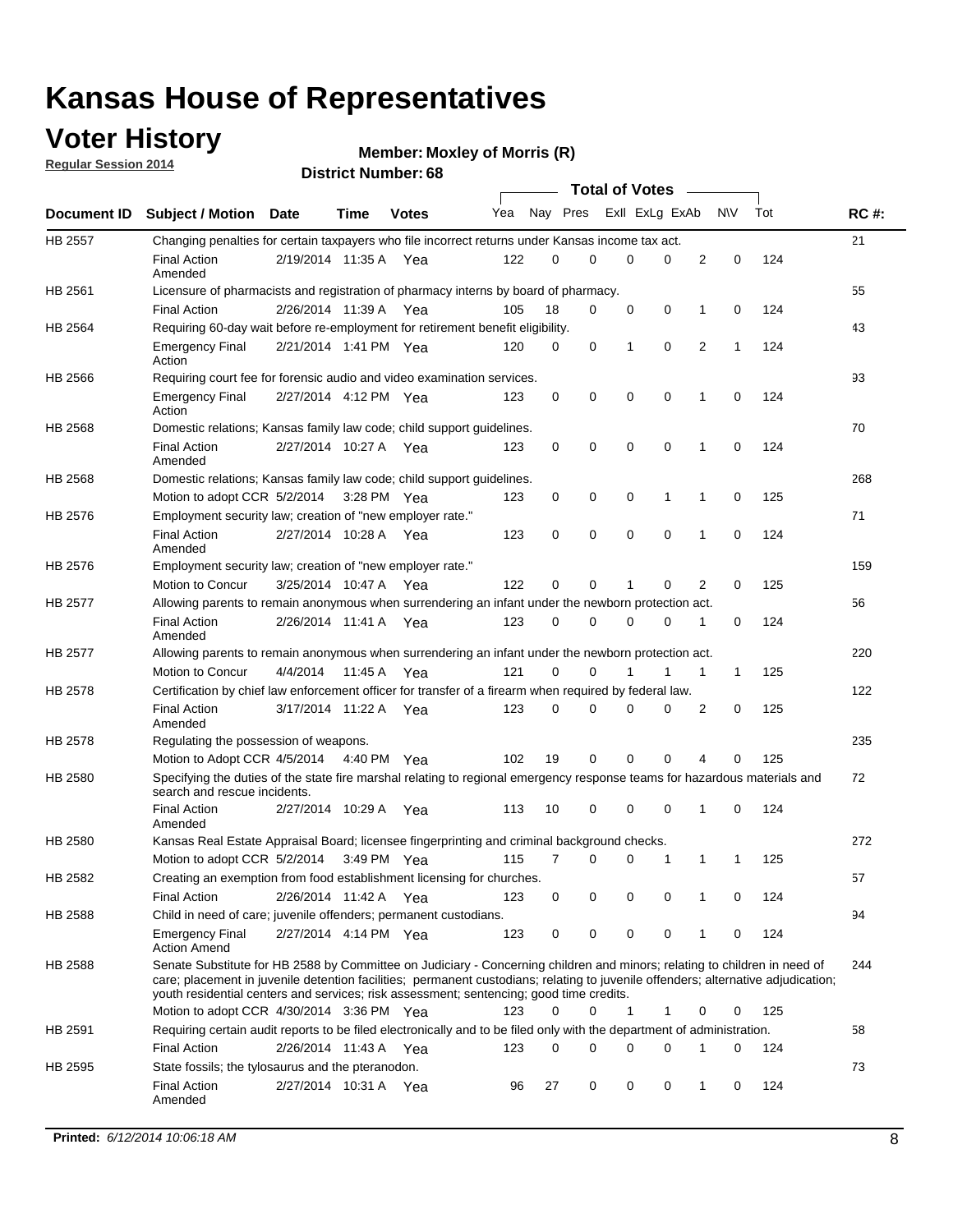### **Voter History**

**Regular Session 2014**

**Member: Moxley of Morris (R)** 

|             |                                                                                                                                                                                                                                       |                       |             |              |     |    | <b>Total of Votes</b>   |             |             |   |     |     |             |
|-------------|---------------------------------------------------------------------------------------------------------------------------------------------------------------------------------------------------------------------------------------|-----------------------|-------------|--------------|-----|----|-------------------------|-------------|-------------|---|-----|-----|-------------|
| Document ID | <b>Subject / Motion</b>                                                                                                                                                                                                               | Date                  | <b>Time</b> | <b>Votes</b> | Yea |    | Nay Pres Exll ExLg ExAb |             |             |   | N\V | Tot | <b>RC#:</b> |
| HB 2596     | Computation of retirement benefits when a state officer or employee is placed on furlough or has reduction in compensation.                                                                                                           |                       |             |              |     |    |                         |             |             |   |     |     | 74          |
| HB 2596     | <b>Final Action</b><br>Computation of retirement benefits when a state officer or employee is placed on furlough or has reduction in                                                                                                  | 2/27/2014 10:33 A     |             | Yea          | 123 | 0  | $\Omega$                | 0           | 0           |   | 0   | 124 | 246         |
|             | compensation.                                                                                                                                                                                                                         |                       |             |              |     |    |                         |             |             |   |     |     |             |
|             | Motion to adopt CCR 4/30/2014 3:45 PM Yea                                                                                                                                                                                             |                       |             |              | 123 | 0  | 0                       | 1           | 1           | 0 | 0   | 125 |             |
| HB 2597     | Municipal recycling services                                                                                                                                                                                                          |                       |             |              |     |    |                         |             |             |   |     |     | 97          |
|             | <b>Emergency Final</b><br><b>Action Amend</b>                                                                                                                                                                                         | 2/27/2014 4:20 PM Yea |             |              | 105 | 18 | $\mathbf 0$             | $\mathbf 0$ | $\mathbf 0$ | 1 | 0   | 124 |             |
| HB 2599     | Authorizing the secretary of state to grant an easement to the unified government of Wyandotte county.                                                                                                                                |                       |             |              |     |    |                         |             |             |   |     |     | 22          |
|             | <b>Final Action</b>                                                                                                                                                                                                                   | 2/19/2014 11:37 A     |             | Yea          | 120 | 2  | 0                       | 0           | 0           | 2 | 0   | 124 |             |
| HB 2599     | Authorizing the secretary of state to grant an easement to the unified government of Wyandotte county.                                                                                                                                |                       |             |              |     |    |                         |             |             |   |     |     | 118         |
|             | Motion to Concur                                                                                                                                                                                                                      | 3/14/2014 11:25 A Yea |             |              | 118 | 0  | 0                       | 2           | 1           | 4 | 0   | 125 |             |
| HB 2602     | Increasing the percentage of unclassified employees allowed to be employed by KPERS from 25% to 50%.                                                                                                                                  |                       |             |              |     |    |                         |             |             |   |     |     | 44          |
|             | <b>Emergency Final</b><br>Action                                                                                                                                                                                                      | 2/21/2014 1:43 PM Yea |             |              | 107 | 13 | 0                       | 1           | 0           | 2 | 1   | 124 |             |
| HB 2602     | Increasing the percentage of unclassified employees allowed to be employed by KPERS from 25% to 50%.                                                                                                                                  |                       |             |              |     |    |                         |             |             |   |     |     | 195         |
|             | Motion to Concur                                                                                                                                                                                                                      | 4/1/2014              | 10:57 A     | Yea          | 108 | 15 | 0                       | 1           | $\Omega$    | 1 | 0   | 125 |             |
| HB 2609     | Practice of pharmacy; filling and refilling of prescriptions.                                                                                                                                                                         |                       |             |              |     |    |                         |             |             |   |     |     | 105         |
|             | <b>Emergency Final</b><br><b>Action Amend</b>                                                                                                                                                                                         | 2/27/2014 4:29 PM Yea |             |              | 123 | 0  | $\mathbf 0$             | $\mathbf 0$ | $\Omega$    | 1 | 0   | 124 |             |
| HB 2611     | Conduct of dental offices.                                                                                                                                                                                                            |                       |             |              |     |    |                         |             |             |   |     |     | 83          |
|             | <b>Emergency Final</b><br>Action                                                                                                                                                                                                      | 2/27/2014 3:59 PM Yea |             |              | 123 | 0  | $\mathbf 0$             | 0           | $\mathbf 0$ | 1 | 0   | 124 |             |
| HB 2612     | Relating to district judge and district magistrate judge vacancies.                                                                                                                                                                   |                       |             |              |     |    |                         |             |             |   |     |     | 75          |
|             | <b>Final Action</b><br>Amended                                                                                                                                                                                                        | 2/27/2014 10:34 A     |             | Yea          | 106 | 17 | 0                       | $\mathbf 0$ | $\mathbf 0$ | 1 | 0   | 124 |             |
| HB 2613     | Relating to the issuance of stillbirth and unborn child's death certificates.                                                                                                                                                         |                       |             |              |     |    |                         |             |             |   |     |     | 103         |
|             | <b>Emergency Final</b><br><b>Action Amend</b>                                                                                                                                                                                         | 2/27/2014 4:27 PM Yea |             |              | 122 | 1  | $\mathbf 0$             | $\mathbf 0$ | 0           | 1 | 0   | 124 |             |
| HB 2615     | Substitute for HB 2615 by Committee on Commerce, Labor and Economic Development - Workers compensation assigned<br>risk pool.                                                                                                         |                       |             |              |     |    |                         |             |             |   |     |     | 185         |
|             | EFA Sub Bill<br>Amended                                                                                                                                                                                                               | 3/26/2014 3:42 PM Yea |             |              | 98  | 25 | 0                       | 1           | 0           | 1 | 0   | 125 |             |
| HB 2616     | Secretary of labor; explore agreement to allow state of Kansas to enforce OSHA standards.                                                                                                                                             |                       |             |              |     |    |                         |             |             |   |     |     | 92          |
|             | <b>Emergency Final</b><br>Action                                                                                                                                                                                                      | 2/27/2014 4:11 PM Yea |             |              | 93  | 30 | 0                       | $\mathbf 0$ | 0           | 1 | 0   | 124 |             |
| HB 2616     | Senate Substitute for HB 2616 by Committee on Commerce - Secretary of labor directed to study state enforcement of OSHA 261<br>standards.                                                                                             |                       |             |              |     |    |                         |             |             |   |     |     |             |
|             | Motion to Concur                                                                                                                                                                                                                      | 5/2/2014              | 11:47 A     | Yea          | 94  | 30 | $\mathbf 0$             | $\mathbf 0$ | 1           | 0 | 0   | 125 |             |
| HB 2633     | Substitute for HB 2633 by Committee on Corrections and Juvenile Justice - Juvenile offenders; youth residential centers and<br>services; risk assessment; raising the age for prosecution as an adult; sentencing; good time credits. |                       |             |              |     |    |                         |             |             |   |     |     | 106         |
|             | EFA Sub Bill<br>Amended                                                                                                                                                                                                               | 2/27/2014 4:31 PM Yea |             |              | 122 | 1  | $\Omega$                | 0           | 0           | 1 | 0   | 124 |             |
| HB 2636     | Secretary of health and environment and air quality standards.                                                                                                                                                                        |                       |             |              |     |    |                         |             |             |   |     |     | 45          |
|             | <b>Emergency Final</b><br><b>Action Amend</b>                                                                                                                                                                                         | 2/21/2014 1:44 PM Yea |             |              | 89  | 31 | 0                       | 1           | 0           | 2 | 1   | 124 |             |
| HB 2636     | Secretary of health and environment and air quality standards.                                                                                                                                                                        |                       |             |              |     |    |                         |             |             |   |     |     | 212         |
|             | Sub motion to concur 4/3/2014                                                                                                                                                                                                         |                       | 7:20 PM Yea |              | 121 | 3  | 0                       | 0           | 0           | 1 | 0   | 125 |             |
| HB 2642     | Income tax deduction for net gain on the sale of certain horses, cattle or livestock; income tax credit for expenditures to make 131                                                                                                  |                       |             |              |     |    |                         |             |             |   |     |     |             |
|             | dwelling or facility accessible for persons with a disability.                                                                                                                                                                        |                       |             |              |     |    |                         |             |             |   |     |     |             |
|             | <b>Final Action</b><br>Amended                                                                                                                                                                                                        | 3/20/2014 11:17 A Yea |             |              | 123 | 0  | 0                       | 0           | 1           | 1 | 0   | 125 |             |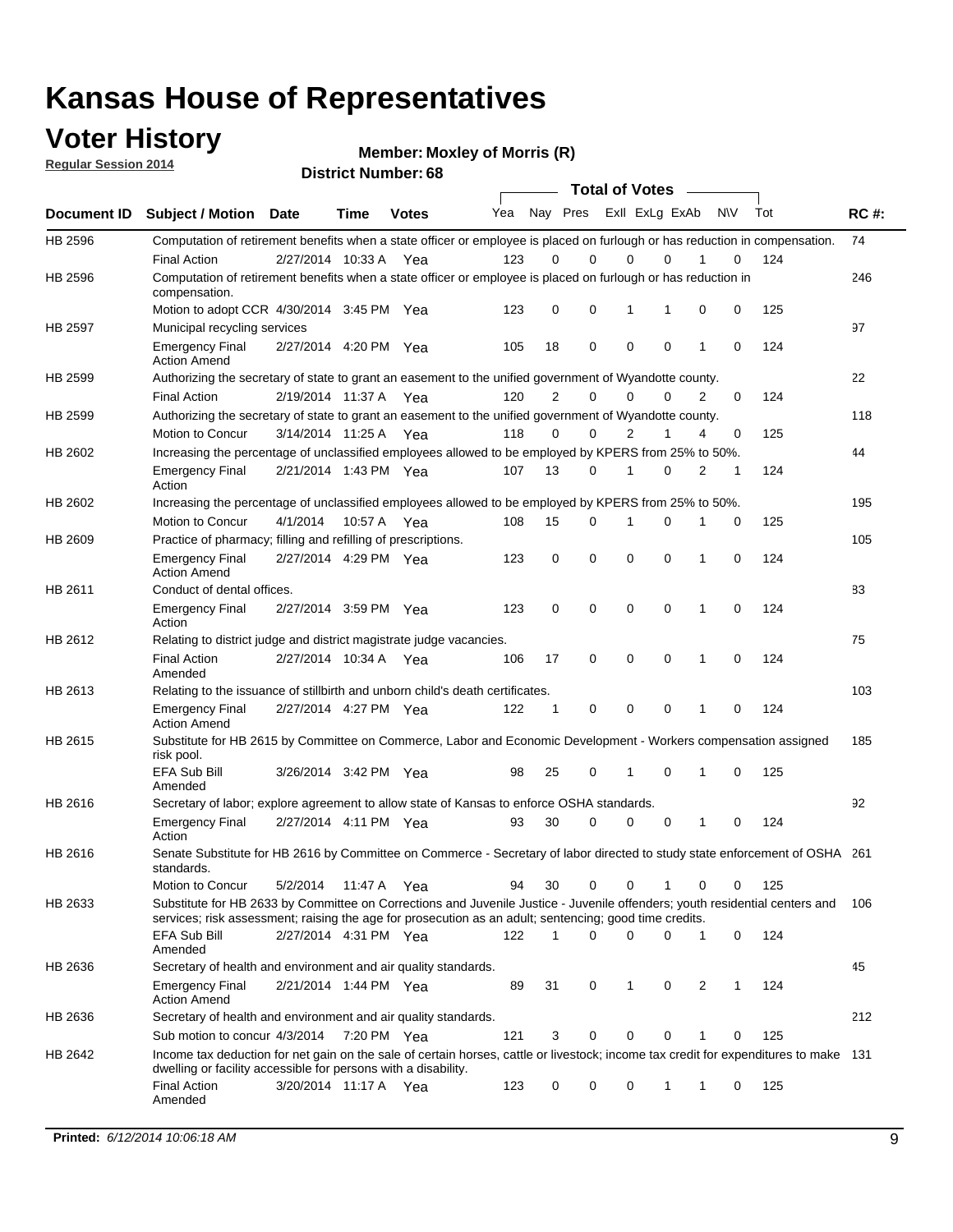#### **Voter History**

| <b>Member: Moxley of Morris (R)</b> |  |
|-------------------------------------|--|
|-------------------------------------|--|

| <b>Regular Session 2014</b> |                                                                                                                                                                                                                                                                                                                                                                                                                               |                       |         | <b>MCMDCLANDAICY OF MOTHS</b><br><b>District Number: 68</b> |     |     |          |                       |                         |              |           |     |             |
|-----------------------------|-------------------------------------------------------------------------------------------------------------------------------------------------------------------------------------------------------------------------------------------------------------------------------------------------------------------------------------------------------------------------------------------------------------------------------|-----------------------|---------|-------------------------------------------------------------|-----|-----|----------|-----------------------|-------------------------|--------------|-----------|-----|-------------|
|                             |                                                                                                                                                                                                                                                                                                                                                                                                                               |                       |         |                                                             |     |     |          | <b>Total of Votes</b> |                         |              |           |     |             |
| Document ID                 | <b>Subject / Motion Date</b>                                                                                                                                                                                                                                                                                                                                                                                                  |                       | Time    | <b>Votes</b>                                                | Yea |     |          |                       | Nay Pres ExII ExLg ExAb |              | <b>NV</b> | Tot | <b>RC#:</b> |
| HB 2643                     | Property tax; classification of commercial and industrial machinery and equipment as personal property; reclassification of<br>property upon termination of IRB tax exemption; use of independent appraisers to appraiser certain<br><b>Final Action</b>                                                                                                                                                                      | 3/26/2014 10:56 A     |         |                                                             | 123 | 0   | $\Omega$ | 1                     | 0                       | 1            | 0         | 125 | 164         |
|                             | Amended                                                                                                                                                                                                                                                                                                                                                                                                                       |                       |         | Yea                                                         |     |     |          |                       |                         |              |           |     |             |
| HB 2643                     | Property tax; classification of commercial and industrial machinery and equipment as personal property; reclassification of<br>property upon termination of IRB tax exemption; use of independent appraisers to appraiser certain complex property; motor<br>vehicles, members of military; mortgage registration tax phase out and replacement with fees; county clerk technology fund;<br>county treasurer technology fund. |                       |         |                                                             |     |     |          |                       |                         |              |           |     | 274         |
|                             | Motion to Concur                                                                                                                                                                                                                                                                                                                                                                                                              | 5/2/2014              |         | 5:12 PM Nay                                                 | 16  | 108 | 0        | 0                     | 0                       |              | 0         | 125 |             |
| HB 2643                     | Property tax; classification of commercial and industrial machinery and equipment as personal property; reclassification of<br>property upon termination of IRB tax exemption; use of independent appraisers to appraiser certain complex property; motor<br>vehicles, members of military; mortgage registration tax phase out and replacement with fees; county clerk technology fund;<br>county treasurer technology fund. |                       |         |                                                             |     |     |          |                       |                         |              |           |     | 286         |
|                             | Motion to adopt CCR 5/3/2014                                                                                                                                                                                                                                                                                                                                                                                                  |                       | 1:53 AM | Yea                                                         | 70  | 53  | 0        | 0                     | $\mathbf 0$             | 1            | 1         | 125 |             |
| HB 2648                     | Property tax exemption for levees.                                                                                                                                                                                                                                                                                                                                                                                            |                       |         |                                                             |     |     |          |                       |                         |              |           |     | 100         |
|                             | Emergency Final<br><b>Action Amend</b>                                                                                                                                                                                                                                                                                                                                                                                        | 2/27/2014 4:23 PM Yea |         |                                                             | 100 | 23  | 0        | $\mathbf 0$           | $\mathbf 0$             | 1            | 0         | 124 |             |
| HB 2651                     | County law library.                                                                                                                                                                                                                                                                                                                                                                                                           |                       |         |                                                             |     |     |          |                       |                         |              |           |     | 76          |
|                             | <b>Final Action</b><br>Amended                                                                                                                                                                                                                                                                                                                                                                                                | 2/27/2014 10:38 A     |         | Nay                                                         | 82  | 41  | 0        | $\mathbf 0$           | $\mathbf 0$             | 1            | 0         | 124 |             |
| HB 2655                     | Allowing veterans with PTSD to seek mental health treatment upon certain convictions.                                                                                                                                                                                                                                                                                                                                         |                       |         |                                                             |     |     |          |                       |                         |              |           |     | 77          |
|                             | <b>Final Action</b><br>Amended                                                                                                                                                                                                                                                                                                                                                                                                | 2/27/2014 10:40 A     |         | Yea                                                         | 123 | 0   | 0        | 0                     | 0                       | 1            | 0         | 124 |             |
| HB 2655                     | Senate Substitute for HB 2655 by Committee on Judiciary - Allowing veterans with PTSD to seek mental health treatment<br>upon certain convictions; also amending the crimes of interference with law enforcement and giving a false alarm.                                                                                                                                                                                    |                       |         |                                                             |     |     |          |                       |                         |              |           |     | 224         |
|                             | Motion to Concur                                                                                                                                                                                                                                                                                                                                                                                                              | 4/4/2014              |         | 5:42 PM Yea                                                 | 122 | 0   | $\Omega$ | 0                     |                         | 2            | 0         | 125 |             |
| HB 2656                     | Authorizing the state of Kansas to pay the death gratuity benefit to the designated survivor of a Kansas service member during 48<br>a federal government shutdown and providing for reimbursement to the state                                                                                                                                                                                                               |                       |         |                                                             |     |     |          |                       |                         |              |           |     |             |
|                             | <b>Final Action</b>                                                                                                                                                                                                                                                                                                                                                                                                           | 2/26/2014 11:27 A Yea |         |                                                             | 123 | 0   | 0        | 0                     | 0                       |              | 0         | 124 |             |
| HB 2661                     | Substitute for HB 2661 by Committee on Energy and Environment - Siting of electric transmission lines; notice and hearing<br>requirements.                                                                                                                                                                                                                                                                                    |                       |         |                                                             |     |     |          |                       |                         |              |           |     | 181         |
|                             | <b>EFA Sub Bill</b>                                                                                                                                                                                                                                                                                                                                                                                                           | 3/26/2014 3:37 PM Yea |         |                                                             | 119 | 4   | 0        | 1                     | 0                       | 1            | 0         | 125 |             |
| HB 2662                     | Expungment of driving under the influence convictions.                                                                                                                                                                                                                                                                                                                                                                        |                       |         |                                                             |     |     |          |                       |                         |              |           |     | 116         |
|                             | <b>Final Action</b><br>Amended                                                                                                                                                                                                                                                                                                                                                                                                | 3/14/2014 11:22 A Yea |         |                                                             | 87  | 31  | 0        | $\overline{2}$        | 1                       | 4            | 0         | 125 |             |
| <b>HB 2668</b>              | Health insurance for qualified professional associations.                                                                                                                                                                                                                                                                                                                                                                     |                       |         |                                                             |     |     |          |                       |                         |              |           |     | 34          |
|                             | <b>Final Action</b><br>Amended                                                                                                                                                                                                                                                                                                                                                                                                | 2/21/2014 11:21 A     |         | Yea                                                         | 114 | 7   | 0        | 1                     | $\mathbf 0$             | 2            | 0         | 124 |             |
| HB 2668                     | Predetermination of health insurance benefits                                                                                                                                                                                                                                                                                                                                                                                 |                       |         |                                                             |     |     |          |                       |                         |              |           |     | 262         |
|                             | <b>Motion to Concur</b>                                                                                                                                                                                                                                                                                                                                                                                                       | 5/2/2014              | 12:05 P | Yea                                                         | 97  | 27  | 0        | 0                     | 1                       | 0            | 0         | 125 |             |
| HB 2669                     | State civil service board; transferred from the department of administration to the office of administrative hearings.                                                                                                                                                                                                                                                                                                        |                       |         |                                                             |     |     |          |                       |                         |              |           |     | 87          |
|                             | <b>Emergency Final</b><br>Action                                                                                                                                                                                                                                                                                                                                                                                              | 2/27/2014 4:05 PM Yea |         |                                                             | 110 | 13  | 0        | $\mathbf 0$           | $\mathbf 0$             | 1            | 0         | 124 |             |
| HB 2673                     | Kansas healing arts act; physician assistant licensure act.                                                                                                                                                                                                                                                                                                                                                                   |                       |         |                                                             |     |     |          |                       |                         |              |           |     | 91          |
|                             | <b>Emergency Final</b><br><b>Action Amend</b>                                                                                                                                                                                                                                                                                                                                                                                 | 2/27/2014 4:10 PM Yea |         |                                                             | 105 | 18  | 0        | 0                     | 0                       | $\mathbf{1}$ | 0         | 124 |             |
| HB 2673                     | Board of healing arts functions and duties, physician assistants licensure act and podiatry act.                                                                                                                                                                                                                                                                                                                              |                       |         |                                                             |     |     |          |                       |                         |              |           |     | 270         |
|                             | Motion to adopt CCR 5/2/2014                                                                                                                                                                                                                                                                                                                                                                                                  |                       |         | 3:39 PM Yea                                                 | 111 | 11  | 0        | 0                     | 1                       | 1            | 1         | 125 |             |
| HB 2675                     | Relating to procurement negotiating committees; certified businesses.                                                                                                                                                                                                                                                                                                                                                         |                       |         |                                                             |     |     |          |                       |                         |              |           |     | 165         |
|                             | Final Action<br>Amended                                                                                                                                                                                                                                                                                                                                                                                                       | 3/26/2014 10:57 A Yea |         |                                                             | 123 | 0   | 0        | $\mathbf{1}$          | 0                       | 1            | 0         | 125 |             |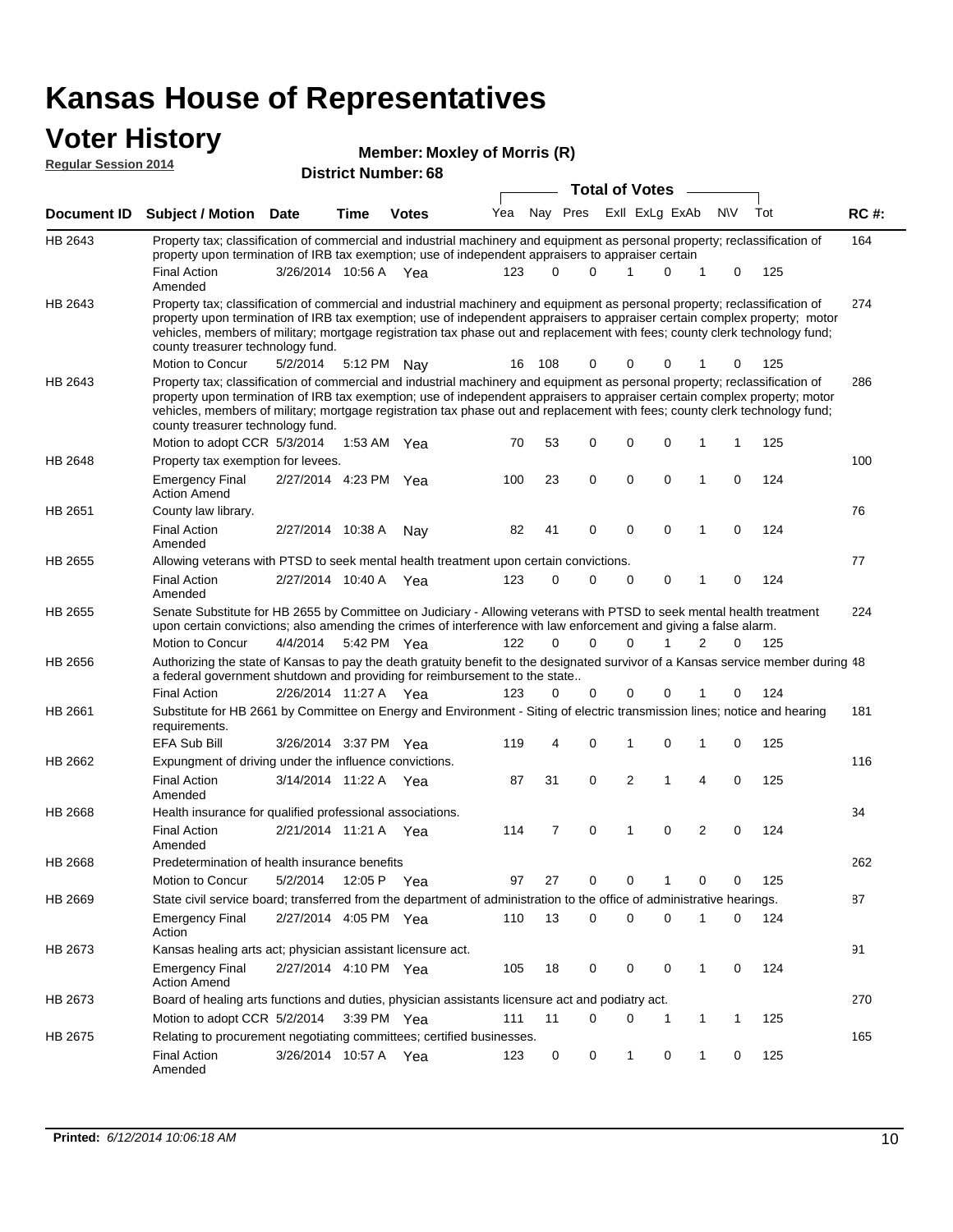### **Voter History**

**Regular Session 2014**

**Member: Moxley of Morris (R)** 

| <b>Total of Votes</b><br>Nay Pres<br>ExII ExLg ExAb<br>N\V<br>Tot<br>Yea<br><b>RC#:</b><br><b>Subject / Motion Date</b><br><b>Votes</b><br>Time<br>132<br>Substitute for HB2681 by Committee on Veterans, Military, and Homeland Security--Abolishing the Kansas commission on<br>veterans affairs; creating the Kansas commission on veterans affairs office within the executive branch of government.<br>Final Action Sub Bill 3/20/2014 11:18 A Yea<br>123<br>$\Omega$<br>0<br>125<br>0<br>1<br>1<br>0<br>Substitute for HB2681 by Committee on Veterans, Military, and Homeland Security - Abolishing the Kansas commission on<br>219<br>veterans affairs; creating the Kansas commission on veterans affairs office within the executive branch of government.<br>Motion to Concur<br>4/4/2014<br>11:41 A<br>122<br>0<br>$\Omega$<br>0<br>125<br>1<br>1<br>1<br>Yea<br>78<br>Allocating moneys from driver's license fees to the judicial branch nonjudicial salary adjustment fund.<br>124<br><b>Final Action</b><br>2/27/2014 10:41 A<br>30<br>$\Omega$<br>0<br>0<br>1<br>0<br>Yea<br>93<br>59<br>Unclaimed property act and hearings.<br><b>Final Action</b><br>2/26/2014 11:44 A<br>4<br>$\mathbf 0$<br>0<br>0<br>0<br>124<br>Yea<br>119<br>1<br>251<br>Unclaimed property act and hearings.<br>0<br>$\mathbf 0$<br><b>Motion to Concur</b><br>5/1/2014<br>1:56 PM<br>125<br>0<br>0<br>0<br>0<br>125<br>Yea<br>Amending which convictions are counted for driving while license canceled, suspended or revoked.<br>231<br>125<br><b>Final Action</b><br>4/5/2014<br>10:23 A<br>121<br>0<br>$\Omega$<br>0<br>0<br>4<br>0<br>Yea<br>Amended<br>Providing for testing by community colleges for commercial driver's licenses and allowing temporary commercial driver's<br>104<br>license holders the ability to drive class A commercial vehicles.<br>2/27/2014 4:28 PM Yea<br>123<br>0<br>0<br>0<br>0<br>124<br><b>Emergency Final</b><br>0<br>1<br><b>Action Amend</b><br>Senate Substitute for HB 2693 by Committee on Transportation - Providing for testing by community colleges for commercial 255<br>HB 2693<br>driver's licenses; entities serving as driver's licenses examiners.<br>Motion to adopt CCR 5/1/2014 4:42 PM Yea<br>0<br>0<br>0<br>125<br>125<br>0<br>$\Omega$<br>0<br>HB 2715<br>98<br>Farm machinery and equipment annual highway permits, commercial drivers' license.<br><b>Emergency Final</b><br>2/27/2014 4:21 PM Yea<br>123<br>0<br>0<br>0<br>0<br>124<br>1<br>0<br><b>Action Amend</b><br>HB 2717<br>Registration of operators of assisted living, residential health care, home plus or adult day care facilities.<br>175<br>3/26/2014 3:29 PM Yea<br>114<br>9<br>$\Omega$<br>0<br>125<br><b>Emergency Final</b><br>1<br>0<br><b>Action Amend</b><br>Substitute for Substitute for HB 2721 by Committee on Commerce, Labor and Economic Development †Enacting the<br>117<br>business entity standard treatment act.<br>118<br>Final Action Sub Bill 3/14/2014 11:23 A Yea<br>0<br>0<br>2<br>0<br>125<br>1<br>4<br>Substitute for Substitute for HB 2721 by Committee on Commerce, Labor and Economic Development - Enacting the business 273<br>entity standard treatment act.<br><b>Motion to Concur</b><br>122<br>0<br>0<br>125<br>5/2/2014<br>3:59 PM<br>0<br>1<br>1<br>1<br>Yea<br>HB 2724<br>99<br>Uniform commercial driver's license act; definition of tank vehicle.<br>2/27/2014 4:22 PM Yea<br>0<br>0<br>0<br>0<br>124<br><b>Emergency Final</b><br>122<br>1<br>1<br>Action<br>HB 2727<br>Expiration of license plates and placards for individuals with disability.<br>88<br><b>Emergency Final</b><br>2/27/2014 4:06 PM Yea<br>123<br>0<br>0<br>124<br>0<br>0<br>1<br>0<br>Action<br>Permits for the operation of salvage vehicles no longer required to be prepared in triplicate.<br>89<br>HB 2728<br>2/27/2014 4:07 PM Yea<br>122<br>0<br>0<br>124<br><b>Emergency Final</b><br>0<br>0<br>1<br>1<br>Action<br>192<br>HB 2728<br>Permits for the operation of salvage vehicles no longer required to be prepared in triplicate.<br>Motion to Concur<br>3/31/2014 11:43 A Yea<br>122<br>0<br>0<br>0<br>2<br>0<br>125<br>1<br>Sales tax authority for Rooks county for constructing or remodeling a jail facility.<br>232<br>HB 2732<br><b>Final Action</b><br>4/5/2014<br>10:24 A Yea<br>0<br>0<br>0<br>121<br>0<br>0<br>4<br>125<br>137<br>HB 2744<br>Insurance; coverage for autism spectrum disorder.<br><b>Final Action</b><br>3/21/2014 10:14 A Yea<br>3<br>0<br>0<br>1<br>6<br>$\mathbf{1}$<br>125<br>114<br>Amended<br>166<br>Tax lien on property voluntarily transferred.<br><b>Final Action</b><br>3/26/2014 10:58 A<br>0<br>125<br>123<br>0<br>$\mathbf{1}$<br>0<br>1<br>0<br>Yea<br>Printed: 6/12/2014 10:06:18 AM<br>11 | דושב ווטופסטט ומוסף וח |  | <b>District Number: 68</b> |  |  |  |  |  |
|--------------------------------------------------------------------------------------------------------------------------------------------------------------------------------------------------------------------------------------------------------------------------------------------------------------------------------------------------------------------------------------------------------------------------------------------------------------------------------------------------------------------------------------------------------------------------------------------------------------------------------------------------------------------------------------------------------------------------------------------------------------------------------------------------------------------------------------------------------------------------------------------------------------------------------------------------------------------------------------------------------------------------------------------------------------------------------------------------------------------------------------------------------------------------------------------------------------------------------------------------------------------------------------------------------------------------------------------------------------------------------------------------------------------------------------------------------------------------------------------------------------------------------------------------------------------------------------------------------------------------------------------------------------------------------------------------------------------------------------------------------------------------------------------------------------------------------------------------------------------------------------------------------------------------------------------------------------------------------------------------------------------------------------------------------------------------------------------------------------------------------------------------------------------------------------------------------------------------------------------------------------------------------------------------------------------------------------------------------------------------------------------------------------------------------------------------------------------------------------------------------------------------------------------------------------------------------------------------------------------------------------------------------------------------------------------------------------------------------------------------------------------------------------------------------------------------------------------------------------------------------------------------------------------------------------------------------------------------------------------------------------------------------------------------------------------------------------------------------------------------------------------------------------------------------------------------------------------------------------------------------------------------------------------------------------------------------------------------------------------------------------------------------------------------------------------------------------------------------------------------------------------------------------------------------------------------------------------------------------------------------------------------------------------------------------------------------------------------------------------------------------------------------------------------------------------------------------------------------------------------------------------------------------------------------------------------------------------------------------------------------------------------------------------------------------------------------------------------------------------------------------------------------------------------------------------------------------------------------------------------------------------------------------------------------------------------------------------------------------------------------------------------------------------------------------------------------------------------------------------------------------------------------------------------------------------------------------------------------------------------------------------------------------------------------------------------------------------------------------------------------------------------------------------|------------------------|--|----------------------------|--|--|--|--|--|
|                                                                                                                                                                                                                                                                                                                                                                                                                                                                                                                                                                                                                                                                                                                                                                                                                                                                                                                                                                                                                                                                                                                                                                                                                                                                                                                                                                                                                                                                                                                                                                                                                                                                                                                                                                                                                                                                                                                                                                                                                                                                                                                                                                                                                                                                                                                                                                                                                                                                                                                                                                                                                                                                                                                                                                                                                                                                                                                                                                                                                                                                                                                                                                                                                                                                                                                                                                                                                                                                                                                                                                                                                                                                                                                                                                                                                                                                                                                                                                                                                                                                                                                                                                                                                                                                                                                                                                                                                                                                                                                                                                                                                                                                                                                                                                                            |                        |  |                            |  |  |  |  |  |
|                                                                                                                                                                                                                                                                                                                                                                                                                                                                                                                                                                                                                                                                                                                                                                                                                                                                                                                                                                                                                                                                                                                                                                                                                                                                                                                                                                                                                                                                                                                                                                                                                                                                                                                                                                                                                                                                                                                                                                                                                                                                                                                                                                                                                                                                                                                                                                                                                                                                                                                                                                                                                                                                                                                                                                                                                                                                                                                                                                                                                                                                                                                                                                                                                                                                                                                                                                                                                                                                                                                                                                                                                                                                                                                                                                                                                                                                                                                                                                                                                                                                                                                                                                                                                                                                                                                                                                                                                                                                                                                                                                                                                                                                                                                                                                                            | Document ID            |  |                            |  |  |  |  |  |
|                                                                                                                                                                                                                                                                                                                                                                                                                                                                                                                                                                                                                                                                                                                                                                                                                                                                                                                                                                                                                                                                                                                                                                                                                                                                                                                                                                                                                                                                                                                                                                                                                                                                                                                                                                                                                                                                                                                                                                                                                                                                                                                                                                                                                                                                                                                                                                                                                                                                                                                                                                                                                                                                                                                                                                                                                                                                                                                                                                                                                                                                                                                                                                                                                                                                                                                                                                                                                                                                                                                                                                                                                                                                                                                                                                                                                                                                                                                                                                                                                                                                                                                                                                                                                                                                                                                                                                                                                                                                                                                                                                                                                                                                                                                                                                                            | HB 2681                |  |                            |  |  |  |  |  |
|                                                                                                                                                                                                                                                                                                                                                                                                                                                                                                                                                                                                                                                                                                                                                                                                                                                                                                                                                                                                                                                                                                                                                                                                                                                                                                                                                                                                                                                                                                                                                                                                                                                                                                                                                                                                                                                                                                                                                                                                                                                                                                                                                                                                                                                                                                                                                                                                                                                                                                                                                                                                                                                                                                                                                                                                                                                                                                                                                                                                                                                                                                                                                                                                                                                                                                                                                                                                                                                                                                                                                                                                                                                                                                                                                                                                                                                                                                                                                                                                                                                                                                                                                                                                                                                                                                                                                                                                                                                                                                                                                                                                                                                                                                                                                                                            | HB 2681                |  |                            |  |  |  |  |  |
|                                                                                                                                                                                                                                                                                                                                                                                                                                                                                                                                                                                                                                                                                                                                                                                                                                                                                                                                                                                                                                                                                                                                                                                                                                                                                                                                                                                                                                                                                                                                                                                                                                                                                                                                                                                                                                                                                                                                                                                                                                                                                                                                                                                                                                                                                                                                                                                                                                                                                                                                                                                                                                                                                                                                                                                                                                                                                                                                                                                                                                                                                                                                                                                                                                                                                                                                                                                                                                                                                                                                                                                                                                                                                                                                                                                                                                                                                                                                                                                                                                                                                                                                                                                                                                                                                                                                                                                                                                                                                                                                                                                                                                                                                                                                                                                            |                        |  |                            |  |  |  |  |  |
|                                                                                                                                                                                                                                                                                                                                                                                                                                                                                                                                                                                                                                                                                                                                                                                                                                                                                                                                                                                                                                                                                                                                                                                                                                                                                                                                                                                                                                                                                                                                                                                                                                                                                                                                                                                                                                                                                                                                                                                                                                                                                                                                                                                                                                                                                                                                                                                                                                                                                                                                                                                                                                                                                                                                                                                                                                                                                                                                                                                                                                                                                                                                                                                                                                                                                                                                                                                                                                                                                                                                                                                                                                                                                                                                                                                                                                                                                                                                                                                                                                                                                                                                                                                                                                                                                                                                                                                                                                                                                                                                                                                                                                                                                                                                                                                            | HB 2684                |  |                            |  |  |  |  |  |
|                                                                                                                                                                                                                                                                                                                                                                                                                                                                                                                                                                                                                                                                                                                                                                                                                                                                                                                                                                                                                                                                                                                                                                                                                                                                                                                                                                                                                                                                                                                                                                                                                                                                                                                                                                                                                                                                                                                                                                                                                                                                                                                                                                                                                                                                                                                                                                                                                                                                                                                                                                                                                                                                                                                                                                                                                                                                                                                                                                                                                                                                                                                                                                                                                                                                                                                                                                                                                                                                                                                                                                                                                                                                                                                                                                                                                                                                                                                                                                                                                                                                                                                                                                                                                                                                                                                                                                                                                                                                                                                                                                                                                                                                                                                                                                                            |                        |  |                            |  |  |  |  |  |
|                                                                                                                                                                                                                                                                                                                                                                                                                                                                                                                                                                                                                                                                                                                                                                                                                                                                                                                                                                                                                                                                                                                                                                                                                                                                                                                                                                                                                                                                                                                                                                                                                                                                                                                                                                                                                                                                                                                                                                                                                                                                                                                                                                                                                                                                                                                                                                                                                                                                                                                                                                                                                                                                                                                                                                                                                                                                                                                                                                                                                                                                                                                                                                                                                                                                                                                                                                                                                                                                                                                                                                                                                                                                                                                                                                                                                                                                                                                                                                                                                                                                                                                                                                                                                                                                                                                                                                                                                                                                                                                                                                                                                                                                                                                                                                                            | <b>HB 2687</b>         |  |                            |  |  |  |  |  |
|                                                                                                                                                                                                                                                                                                                                                                                                                                                                                                                                                                                                                                                                                                                                                                                                                                                                                                                                                                                                                                                                                                                                                                                                                                                                                                                                                                                                                                                                                                                                                                                                                                                                                                                                                                                                                                                                                                                                                                                                                                                                                                                                                                                                                                                                                                                                                                                                                                                                                                                                                                                                                                                                                                                                                                                                                                                                                                                                                                                                                                                                                                                                                                                                                                                                                                                                                                                                                                                                                                                                                                                                                                                                                                                                                                                                                                                                                                                                                                                                                                                                                                                                                                                                                                                                                                                                                                                                                                                                                                                                                                                                                                                                                                                                                                                            |                        |  |                            |  |  |  |  |  |
|                                                                                                                                                                                                                                                                                                                                                                                                                                                                                                                                                                                                                                                                                                                                                                                                                                                                                                                                                                                                                                                                                                                                                                                                                                                                                                                                                                                                                                                                                                                                                                                                                                                                                                                                                                                                                                                                                                                                                                                                                                                                                                                                                                                                                                                                                                                                                                                                                                                                                                                                                                                                                                                                                                                                                                                                                                                                                                                                                                                                                                                                                                                                                                                                                                                                                                                                                                                                                                                                                                                                                                                                                                                                                                                                                                                                                                                                                                                                                                                                                                                                                                                                                                                                                                                                                                                                                                                                                                                                                                                                                                                                                                                                                                                                                                                            | HB 2687                |  |                            |  |  |  |  |  |
|                                                                                                                                                                                                                                                                                                                                                                                                                                                                                                                                                                                                                                                                                                                                                                                                                                                                                                                                                                                                                                                                                                                                                                                                                                                                                                                                                                                                                                                                                                                                                                                                                                                                                                                                                                                                                                                                                                                                                                                                                                                                                                                                                                                                                                                                                                                                                                                                                                                                                                                                                                                                                                                                                                                                                                                                                                                                                                                                                                                                                                                                                                                                                                                                                                                                                                                                                                                                                                                                                                                                                                                                                                                                                                                                                                                                                                                                                                                                                                                                                                                                                                                                                                                                                                                                                                                                                                                                                                                                                                                                                                                                                                                                                                                                                                                            |                        |  |                            |  |  |  |  |  |
|                                                                                                                                                                                                                                                                                                                                                                                                                                                                                                                                                                                                                                                                                                                                                                                                                                                                                                                                                                                                                                                                                                                                                                                                                                                                                                                                                                                                                                                                                                                                                                                                                                                                                                                                                                                                                                                                                                                                                                                                                                                                                                                                                                                                                                                                                                                                                                                                                                                                                                                                                                                                                                                                                                                                                                                                                                                                                                                                                                                                                                                                                                                                                                                                                                                                                                                                                                                                                                                                                                                                                                                                                                                                                                                                                                                                                                                                                                                                                                                                                                                                                                                                                                                                                                                                                                                                                                                                                                                                                                                                                                                                                                                                                                                                                                                            | HB 2689                |  |                            |  |  |  |  |  |
|                                                                                                                                                                                                                                                                                                                                                                                                                                                                                                                                                                                                                                                                                                                                                                                                                                                                                                                                                                                                                                                                                                                                                                                                                                                                                                                                                                                                                                                                                                                                                                                                                                                                                                                                                                                                                                                                                                                                                                                                                                                                                                                                                                                                                                                                                                                                                                                                                                                                                                                                                                                                                                                                                                                                                                                                                                                                                                                                                                                                                                                                                                                                                                                                                                                                                                                                                                                                                                                                                                                                                                                                                                                                                                                                                                                                                                                                                                                                                                                                                                                                                                                                                                                                                                                                                                                                                                                                                                                                                                                                                                                                                                                                                                                                                                                            |                        |  |                            |  |  |  |  |  |
|                                                                                                                                                                                                                                                                                                                                                                                                                                                                                                                                                                                                                                                                                                                                                                                                                                                                                                                                                                                                                                                                                                                                                                                                                                                                                                                                                                                                                                                                                                                                                                                                                                                                                                                                                                                                                                                                                                                                                                                                                                                                                                                                                                                                                                                                                                                                                                                                                                                                                                                                                                                                                                                                                                                                                                                                                                                                                                                                                                                                                                                                                                                                                                                                                                                                                                                                                                                                                                                                                                                                                                                                                                                                                                                                                                                                                                                                                                                                                                                                                                                                                                                                                                                                                                                                                                                                                                                                                                                                                                                                                                                                                                                                                                                                                                                            | HB 2693                |  |                            |  |  |  |  |  |
|                                                                                                                                                                                                                                                                                                                                                                                                                                                                                                                                                                                                                                                                                                                                                                                                                                                                                                                                                                                                                                                                                                                                                                                                                                                                                                                                                                                                                                                                                                                                                                                                                                                                                                                                                                                                                                                                                                                                                                                                                                                                                                                                                                                                                                                                                                                                                                                                                                                                                                                                                                                                                                                                                                                                                                                                                                                                                                                                                                                                                                                                                                                                                                                                                                                                                                                                                                                                                                                                                                                                                                                                                                                                                                                                                                                                                                                                                                                                                                                                                                                                                                                                                                                                                                                                                                                                                                                                                                                                                                                                                                                                                                                                                                                                                                                            |                        |  |                            |  |  |  |  |  |
|                                                                                                                                                                                                                                                                                                                                                                                                                                                                                                                                                                                                                                                                                                                                                                                                                                                                                                                                                                                                                                                                                                                                                                                                                                                                                                                                                                                                                                                                                                                                                                                                                                                                                                                                                                                                                                                                                                                                                                                                                                                                                                                                                                                                                                                                                                                                                                                                                                                                                                                                                                                                                                                                                                                                                                                                                                                                                                                                                                                                                                                                                                                                                                                                                                                                                                                                                                                                                                                                                                                                                                                                                                                                                                                                                                                                                                                                                                                                                                                                                                                                                                                                                                                                                                                                                                                                                                                                                                                                                                                                                                                                                                                                                                                                                                                            |                        |  |                            |  |  |  |  |  |
|                                                                                                                                                                                                                                                                                                                                                                                                                                                                                                                                                                                                                                                                                                                                                                                                                                                                                                                                                                                                                                                                                                                                                                                                                                                                                                                                                                                                                                                                                                                                                                                                                                                                                                                                                                                                                                                                                                                                                                                                                                                                                                                                                                                                                                                                                                                                                                                                                                                                                                                                                                                                                                                                                                                                                                                                                                                                                                                                                                                                                                                                                                                                                                                                                                                                                                                                                                                                                                                                                                                                                                                                                                                                                                                                                                                                                                                                                                                                                                                                                                                                                                                                                                                                                                                                                                                                                                                                                                                                                                                                                                                                                                                                                                                                                                                            |                        |  |                            |  |  |  |  |  |
|                                                                                                                                                                                                                                                                                                                                                                                                                                                                                                                                                                                                                                                                                                                                                                                                                                                                                                                                                                                                                                                                                                                                                                                                                                                                                                                                                                                                                                                                                                                                                                                                                                                                                                                                                                                                                                                                                                                                                                                                                                                                                                                                                                                                                                                                                                                                                                                                                                                                                                                                                                                                                                                                                                                                                                                                                                                                                                                                                                                                                                                                                                                                                                                                                                                                                                                                                                                                                                                                                                                                                                                                                                                                                                                                                                                                                                                                                                                                                                                                                                                                                                                                                                                                                                                                                                                                                                                                                                                                                                                                                                                                                                                                                                                                                                                            |                        |  |                            |  |  |  |  |  |
|                                                                                                                                                                                                                                                                                                                                                                                                                                                                                                                                                                                                                                                                                                                                                                                                                                                                                                                                                                                                                                                                                                                                                                                                                                                                                                                                                                                                                                                                                                                                                                                                                                                                                                                                                                                                                                                                                                                                                                                                                                                                                                                                                                                                                                                                                                                                                                                                                                                                                                                                                                                                                                                                                                                                                                                                                                                                                                                                                                                                                                                                                                                                                                                                                                                                                                                                                                                                                                                                                                                                                                                                                                                                                                                                                                                                                                                                                                                                                                                                                                                                                                                                                                                                                                                                                                                                                                                                                                                                                                                                                                                                                                                                                                                                                                                            |                        |  |                            |  |  |  |  |  |
|                                                                                                                                                                                                                                                                                                                                                                                                                                                                                                                                                                                                                                                                                                                                                                                                                                                                                                                                                                                                                                                                                                                                                                                                                                                                                                                                                                                                                                                                                                                                                                                                                                                                                                                                                                                                                                                                                                                                                                                                                                                                                                                                                                                                                                                                                                                                                                                                                                                                                                                                                                                                                                                                                                                                                                                                                                                                                                                                                                                                                                                                                                                                                                                                                                                                                                                                                                                                                                                                                                                                                                                                                                                                                                                                                                                                                                                                                                                                                                                                                                                                                                                                                                                                                                                                                                                                                                                                                                                                                                                                                                                                                                                                                                                                                                                            |                        |  |                            |  |  |  |  |  |
|                                                                                                                                                                                                                                                                                                                                                                                                                                                                                                                                                                                                                                                                                                                                                                                                                                                                                                                                                                                                                                                                                                                                                                                                                                                                                                                                                                                                                                                                                                                                                                                                                                                                                                                                                                                                                                                                                                                                                                                                                                                                                                                                                                                                                                                                                                                                                                                                                                                                                                                                                                                                                                                                                                                                                                                                                                                                                                                                                                                                                                                                                                                                                                                                                                                                                                                                                                                                                                                                                                                                                                                                                                                                                                                                                                                                                                                                                                                                                                                                                                                                                                                                                                                                                                                                                                                                                                                                                                                                                                                                                                                                                                                                                                                                                                                            | HB 2721                |  |                            |  |  |  |  |  |
|                                                                                                                                                                                                                                                                                                                                                                                                                                                                                                                                                                                                                                                                                                                                                                                                                                                                                                                                                                                                                                                                                                                                                                                                                                                                                                                                                                                                                                                                                                                                                                                                                                                                                                                                                                                                                                                                                                                                                                                                                                                                                                                                                                                                                                                                                                                                                                                                                                                                                                                                                                                                                                                                                                                                                                                                                                                                                                                                                                                                                                                                                                                                                                                                                                                                                                                                                                                                                                                                                                                                                                                                                                                                                                                                                                                                                                                                                                                                                                                                                                                                                                                                                                                                                                                                                                                                                                                                                                                                                                                                                                                                                                                                                                                                                                                            |                        |  |                            |  |  |  |  |  |
|                                                                                                                                                                                                                                                                                                                                                                                                                                                                                                                                                                                                                                                                                                                                                                                                                                                                                                                                                                                                                                                                                                                                                                                                                                                                                                                                                                                                                                                                                                                                                                                                                                                                                                                                                                                                                                                                                                                                                                                                                                                                                                                                                                                                                                                                                                                                                                                                                                                                                                                                                                                                                                                                                                                                                                                                                                                                                                                                                                                                                                                                                                                                                                                                                                                                                                                                                                                                                                                                                                                                                                                                                                                                                                                                                                                                                                                                                                                                                                                                                                                                                                                                                                                                                                                                                                                                                                                                                                                                                                                                                                                                                                                                                                                                                                                            | HB 2721                |  |                            |  |  |  |  |  |
|                                                                                                                                                                                                                                                                                                                                                                                                                                                                                                                                                                                                                                                                                                                                                                                                                                                                                                                                                                                                                                                                                                                                                                                                                                                                                                                                                                                                                                                                                                                                                                                                                                                                                                                                                                                                                                                                                                                                                                                                                                                                                                                                                                                                                                                                                                                                                                                                                                                                                                                                                                                                                                                                                                                                                                                                                                                                                                                                                                                                                                                                                                                                                                                                                                                                                                                                                                                                                                                                                                                                                                                                                                                                                                                                                                                                                                                                                                                                                                                                                                                                                                                                                                                                                                                                                                                                                                                                                                                                                                                                                                                                                                                                                                                                                                                            |                        |  |                            |  |  |  |  |  |
|                                                                                                                                                                                                                                                                                                                                                                                                                                                                                                                                                                                                                                                                                                                                                                                                                                                                                                                                                                                                                                                                                                                                                                                                                                                                                                                                                                                                                                                                                                                                                                                                                                                                                                                                                                                                                                                                                                                                                                                                                                                                                                                                                                                                                                                                                                                                                                                                                                                                                                                                                                                                                                                                                                                                                                                                                                                                                                                                                                                                                                                                                                                                                                                                                                                                                                                                                                                                                                                                                                                                                                                                                                                                                                                                                                                                                                                                                                                                                                                                                                                                                                                                                                                                                                                                                                                                                                                                                                                                                                                                                                                                                                                                                                                                                                                            |                        |  |                            |  |  |  |  |  |
|                                                                                                                                                                                                                                                                                                                                                                                                                                                                                                                                                                                                                                                                                                                                                                                                                                                                                                                                                                                                                                                                                                                                                                                                                                                                                                                                                                                                                                                                                                                                                                                                                                                                                                                                                                                                                                                                                                                                                                                                                                                                                                                                                                                                                                                                                                                                                                                                                                                                                                                                                                                                                                                                                                                                                                                                                                                                                                                                                                                                                                                                                                                                                                                                                                                                                                                                                                                                                                                                                                                                                                                                                                                                                                                                                                                                                                                                                                                                                                                                                                                                                                                                                                                                                                                                                                                                                                                                                                                                                                                                                                                                                                                                                                                                                                                            |                        |  |                            |  |  |  |  |  |
|                                                                                                                                                                                                                                                                                                                                                                                                                                                                                                                                                                                                                                                                                                                                                                                                                                                                                                                                                                                                                                                                                                                                                                                                                                                                                                                                                                                                                                                                                                                                                                                                                                                                                                                                                                                                                                                                                                                                                                                                                                                                                                                                                                                                                                                                                                                                                                                                                                                                                                                                                                                                                                                                                                                                                                                                                                                                                                                                                                                                                                                                                                                                                                                                                                                                                                                                                                                                                                                                                                                                                                                                                                                                                                                                                                                                                                                                                                                                                                                                                                                                                                                                                                                                                                                                                                                                                                                                                                                                                                                                                                                                                                                                                                                                                                                            |                        |  |                            |  |  |  |  |  |
|                                                                                                                                                                                                                                                                                                                                                                                                                                                                                                                                                                                                                                                                                                                                                                                                                                                                                                                                                                                                                                                                                                                                                                                                                                                                                                                                                                                                                                                                                                                                                                                                                                                                                                                                                                                                                                                                                                                                                                                                                                                                                                                                                                                                                                                                                                                                                                                                                                                                                                                                                                                                                                                                                                                                                                                                                                                                                                                                                                                                                                                                                                                                                                                                                                                                                                                                                                                                                                                                                                                                                                                                                                                                                                                                                                                                                                                                                                                                                                                                                                                                                                                                                                                                                                                                                                                                                                                                                                                                                                                                                                                                                                                                                                                                                                                            |                        |  |                            |  |  |  |  |  |
|                                                                                                                                                                                                                                                                                                                                                                                                                                                                                                                                                                                                                                                                                                                                                                                                                                                                                                                                                                                                                                                                                                                                                                                                                                                                                                                                                                                                                                                                                                                                                                                                                                                                                                                                                                                                                                                                                                                                                                                                                                                                                                                                                                                                                                                                                                                                                                                                                                                                                                                                                                                                                                                                                                                                                                                                                                                                                                                                                                                                                                                                                                                                                                                                                                                                                                                                                                                                                                                                                                                                                                                                                                                                                                                                                                                                                                                                                                                                                                                                                                                                                                                                                                                                                                                                                                                                                                                                                                                                                                                                                                                                                                                                                                                                                                                            |                        |  |                            |  |  |  |  |  |
|                                                                                                                                                                                                                                                                                                                                                                                                                                                                                                                                                                                                                                                                                                                                                                                                                                                                                                                                                                                                                                                                                                                                                                                                                                                                                                                                                                                                                                                                                                                                                                                                                                                                                                                                                                                                                                                                                                                                                                                                                                                                                                                                                                                                                                                                                                                                                                                                                                                                                                                                                                                                                                                                                                                                                                                                                                                                                                                                                                                                                                                                                                                                                                                                                                                                                                                                                                                                                                                                                                                                                                                                                                                                                                                                                                                                                                                                                                                                                                                                                                                                                                                                                                                                                                                                                                                                                                                                                                                                                                                                                                                                                                                                                                                                                                                            |                        |  |                            |  |  |  |  |  |
|                                                                                                                                                                                                                                                                                                                                                                                                                                                                                                                                                                                                                                                                                                                                                                                                                                                                                                                                                                                                                                                                                                                                                                                                                                                                                                                                                                                                                                                                                                                                                                                                                                                                                                                                                                                                                                                                                                                                                                                                                                                                                                                                                                                                                                                                                                                                                                                                                                                                                                                                                                                                                                                                                                                                                                                                                                                                                                                                                                                                                                                                                                                                                                                                                                                                                                                                                                                                                                                                                                                                                                                                                                                                                                                                                                                                                                                                                                                                                                                                                                                                                                                                                                                                                                                                                                                                                                                                                                                                                                                                                                                                                                                                                                                                                                                            |                        |  |                            |  |  |  |  |  |
|                                                                                                                                                                                                                                                                                                                                                                                                                                                                                                                                                                                                                                                                                                                                                                                                                                                                                                                                                                                                                                                                                                                                                                                                                                                                                                                                                                                                                                                                                                                                                                                                                                                                                                                                                                                                                                                                                                                                                                                                                                                                                                                                                                                                                                                                                                                                                                                                                                                                                                                                                                                                                                                                                                                                                                                                                                                                                                                                                                                                                                                                                                                                                                                                                                                                                                                                                                                                                                                                                                                                                                                                                                                                                                                                                                                                                                                                                                                                                                                                                                                                                                                                                                                                                                                                                                                                                                                                                                                                                                                                                                                                                                                                                                                                                                                            |                        |  |                            |  |  |  |  |  |
|                                                                                                                                                                                                                                                                                                                                                                                                                                                                                                                                                                                                                                                                                                                                                                                                                                                                                                                                                                                                                                                                                                                                                                                                                                                                                                                                                                                                                                                                                                                                                                                                                                                                                                                                                                                                                                                                                                                                                                                                                                                                                                                                                                                                                                                                                                                                                                                                                                                                                                                                                                                                                                                                                                                                                                                                                                                                                                                                                                                                                                                                                                                                                                                                                                                                                                                                                                                                                                                                                                                                                                                                                                                                                                                                                                                                                                                                                                                                                                                                                                                                                                                                                                                                                                                                                                                                                                                                                                                                                                                                                                                                                                                                                                                                                                                            |                        |  |                            |  |  |  |  |  |
|                                                                                                                                                                                                                                                                                                                                                                                                                                                                                                                                                                                                                                                                                                                                                                                                                                                                                                                                                                                                                                                                                                                                                                                                                                                                                                                                                                                                                                                                                                                                                                                                                                                                                                                                                                                                                                                                                                                                                                                                                                                                                                                                                                                                                                                                                                                                                                                                                                                                                                                                                                                                                                                                                                                                                                                                                                                                                                                                                                                                                                                                                                                                                                                                                                                                                                                                                                                                                                                                                                                                                                                                                                                                                                                                                                                                                                                                                                                                                                                                                                                                                                                                                                                                                                                                                                                                                                                                                                                                                                                                                                                                                                                                                                                                                                                            |                        |  |                            |  |  |  |  |  |
|                                                                                                                                                                                                                                                                                                                                                                                                                                                                                                                                                                                                                                                                                                                                                                                                                                                                                                                                                                                                                                                                                                                                                                                                                                                                                                                                                                                                                                                                                                                                                                                                                                                                                                                                                                                                                                                                                                                                                                                                                                                                                                                                                                                                                                                                                                                                                                                                                                                                                                                                                                                                                                                                                                                                                                                                                                                                                                                                                                                                                                                                                                                                                                                                                                                                                                                                                                                                                                                                                                                                                                                                                                                                                                                                                                                                                                                                                                                                                                                                                                                                                                                                                                                                                                                                                                                                                                                                                                                                                                                                                                                                                                                                                                                                                                                            |                        |  |                            |  |  |  |  |  |
|                                                                                                                                                                                                                                                                                                                                                                                                                                                                                                                                                                                                                                                                                                                                                                                                                                                                                                                                                                                                                                                                                                                                                                                                                                                                                                                                                                                                                                                                                                                                                                                                                                                                                                                                                                                                                                                                                                                                                                                                                                                                                                                                                                                                                                                                                                                                                                                                                                                                                                                                                                                                                                                                                                                                                                                                                                                                                                                                                                                                                                                                                                                                                                                                                                                                                                                                                                                                                                                                                                                                                                                                                                                                                                                                                                                                                                                                                                                                                                                                                                                                                                                                                                                                                                                                                                                                                                                                                                                                                                                                                                                                                                                                                                                                                                                            | HB 2745                |  |                            |  |  |  |  |  |
|                                                                                                                                                                                                                                                                                                                                                                                                                                                                                                                                                                                                                                                                                                                                                                                                                                                                                                                                                                                                                                                                                                                                                                                                                                                                                                                                                                                                                                                                                                                                                                                                                                                                                                                                                                                                                                                                                                                                                                                                                                                                                                                                                                                                                                                                                                                                                                                                                                                                                                                                                                                                                                                                                                                                                                                                                                                                                                                                                                                                                                                                                                                                                                                                                                                                                                                                                                                                                                                                                                                                                                                                                                                                                                                                                                                                                                                                                                                                                                                                                                                                                                                                                                                                                                                                                                                                                                                                                                                                                                                                                                                                                                                                                                                                                                                            |                        |  |                            |  |  |  |  |  |
|                                                                                                                                                                                                                                                                                                                                                                                                                                                                                                                                                                                                                                                                                                                                                                                                                                                                                                                                                                                                                                                                                                                                                                                                                                                                                                                                                                                                                                                                                                                                                                                                                                                                                                                                                                                                                                                                                                                                                                                                                                                                                                                                                                                                                                                                                                                                                                                                                                                                                                                                                                                                                                                                                                                                                                                                                                                                                                                                                                                                                                                                                                                                                                                                                                                                                                                                                                                                                                                                                                                                                                                                                                                                                                                                                                                                                                                                                                                                                                                                                                                                                                                                                                                                                                                                                                                                                                                                                                                                                                                                                                                                                                                                                                                                                                                            |                        |  |                            |  |  |  |  |  |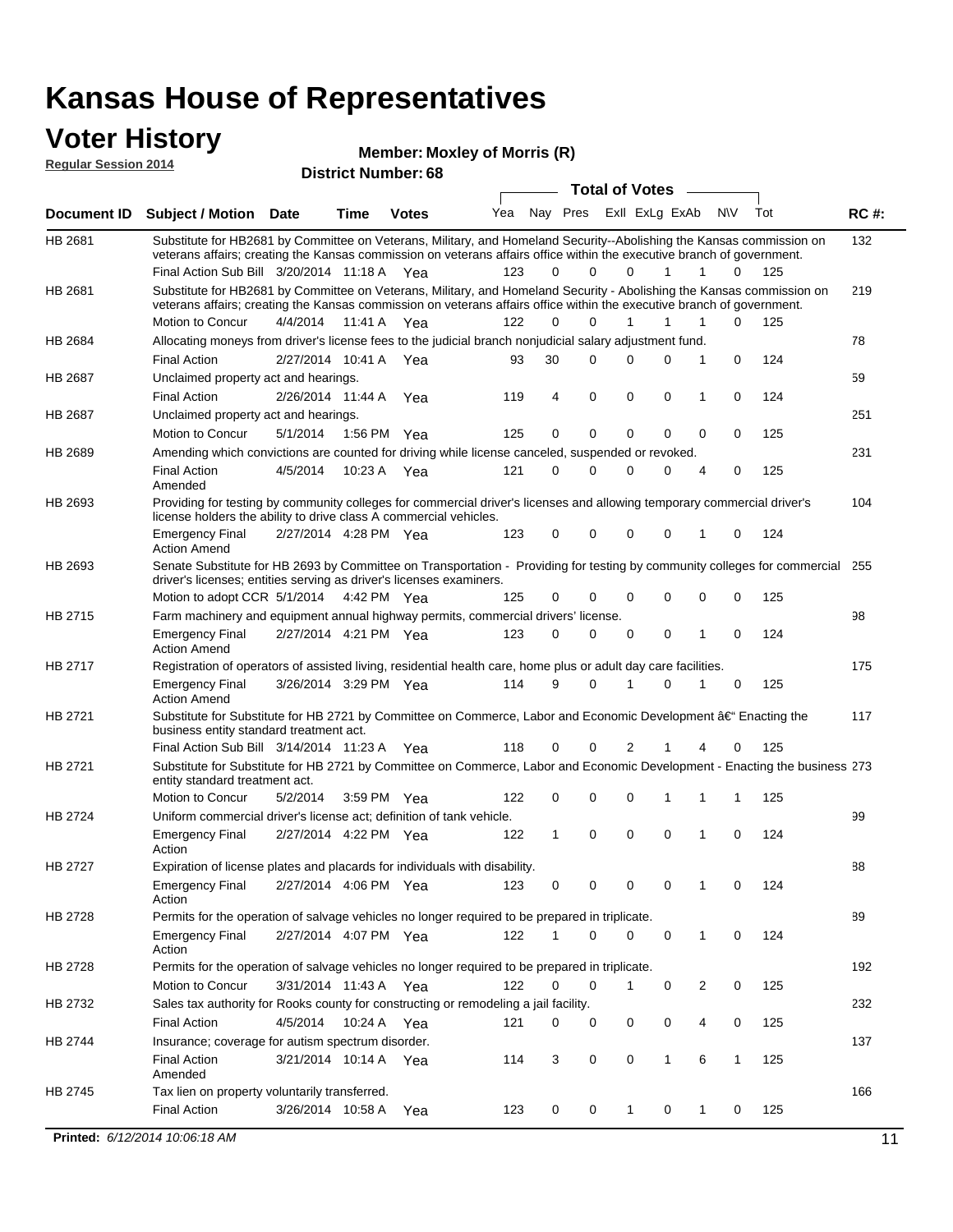### **Voter History**

**Regular Session 2014**

#### **Member: Moxley of Morris (R)**

|                 |                                                                                                                                                                                                                                                      |                       |             |              |     |             |          | <b>Total of Votes</b> |             |                |             |     |             |
|-----------------|------------------------------------------------------------------------------------------------------------------------------------------------------------------------------------------------------------------------------------------------------|-----------------------|-------------|--------------|-----|-------------|----------|-----------------------|-------------|----------------|-------------|-----|-------------|
| Document ID     | <b>Subject / Motion Date</b>                                                                                                                                                                                                                         |                       | Time        | <b>Votes</b> | Yea | Nay Pres    |          | Exll ExLg ExAb        |             |                | <b>NV</b>   | Tot | <b>RC#:</b> |
| HB 2755         | Repealing the sunset on the Kansas taxpayer transparency act.                                                                                                                                                                                        |                       |             |              |     |             |          |                       |             |                |             |     | 140         |
|                 | <b>Final Action</b>                                                                                                                                                                                                                                  | 3/24/2014 10:13 A     |             | Yea          | 122 | 0           | 0        | 0                     | 0           | 3              | $\mathbf 0$ | 125 |             |
| HB 2767         | State child death review board.                                                                                                                                                                                                                      |                       |             |              |     |             |          |                       |             |                |             |     | 167         |
|                 | <b>Final Action</b><br>Amended                                                                                                                                                                                                                       | 3/26/2014 10:59 A     |             | Yea          | 123 | 0           | 0        | 1                     | 0           | 1              | 0           | 125 |             |
| <b>HCR 5029</b> | Urging the Kansas bureau of investigation to establish a blue alert system for the state of Kansas.                                                                                                                                                  |                       |             |              |     |             |          |                       |             |                |             |     | 95          |
|                 | <b>Emergency Final</b><br><b>Action Amend</b>                                                                                                                                                                                                        | 2/27/2014 4:15 PM Yea |             |              | 121 | 2           | 0        | 0                     | 0           | 1              | 0           | 124 |             |
| <b>HCR 5031</b> | Urging Congress to provide for the prompt payment of disability compensation to U.S. Veterans.                                                                                                                                                       |                       |             |              |     |             |          |                       |             |                |             |     | 125         |
|                 | <b>Final Action</b>                                                                                                                                                                                                                                  | 3/19/2014 11:21 A Yea |             |              | 122 | $\Omega$    | $\Omega$ | 0                     | 1           | 2              | 0           | 125 |             |
| HR 6049         | Resolution encouraging the creation of a Kansas plan for comprehensive treatment of chronic obstruction pulmonary<br>disease.                                                                                                                        |                       |             |              |     |             |          |                       |             |                |             |     | 109         |
|                 | <b>Emergency Final</b><br><b>Action Amend</b>                                                                                                                                                                                                        | 3/6/2014              | 11:24 A     | Yea          | 120 | $\mathbf 0$ | 0        | 2                     | 1           | $\overline{2}$ | $\mathbf 0$ | 125 |             |
| HR 6063         | Urging the President to extend the qualifications for the Women's Army Corps Service Medal.                                                                                                                                                          |                       |             |              |     |             |          |                       |             |                |             |     | 143         |
|                 | <b>Final Action</b>                                                                                                                                                                                                                                  | 3/25/2014 10:11 A Yea |             |              | 123 | 0           | $\Omega$ | 1                     | $\Omega$    | 1              | 0           | 125 |             |
| <b>SB 40</b>    | House Substitute for SB 40 by Committee on Corrections and Juvenile Justice $\hat{a}\in$ Secretary of corrections; including juvenile 123<br>offenders in the prison made goods act; authorizing use of correctional industries funds for payment of |                       |             |              |     |             |          |                       |             |                |             |     |             |
|                 | Final Action Sub Bill 3/17/2014 11:23 A Yea                                                                                                                                                                                                          |                       |             |              | 123 | 0           | 0        | 0                     | 0           | 2              | 0           | 125 |             |
| SB 54           | Medical assistance recovery program; rules and regulations.                                                                                                                                                                                          |                       |             |              |     |             |          |                       |             |                |             |     | 174         |
|                 | <b>Emergency Final</b><br><b>Action Amend</b>                                                                                                                                                                                                        | 3/26/2014 3:28 PM Yea |             |              | 95  | 28          | 0        | 1                     | 0           | 1              | $\mathbf 0$ | 125 |             |
| SB 54           | Amendments to statutes regulating abortions.                                                                                                                                                                                                         |                       |             |              |     |             |          |                       |             |                |             |     | 214         |
|                 | Motion to Adopt CCR 4/4/2014                                                                                                                                                                                                                         |                       | 9:59 AM Yea |              | 112 | 11          | 0        |                       | $\mathbf 0$ | 1              | $\mathbf 0$ | 125 |             |
| SB 63           | State use law; purchases by municipalities; committee sunset date and chairperson selection.                                                                                                                                                         |                       |             |              |     |             |          |                       |             |                |             |     | 280         |
|                 | Motion to adopt CCR 5/2/2014                                                                                                                                                                                                                         |                       | 8:52 PM Yea |              | 124 | $\mathbf 0$ | 0        | 0                     | 0           | 1              | $\mathbf 0$ | 125 |             |
| SB 99           | Lobbyists defined.                                                                                                                                                                                                                                   |                       |             |              |     |             |          |                       |             |                |             |     | 184         |
|                 | <b>Emergency Final</b><br>Action                                                                                                                                                                                                                     | 3/26/2014 3:41 PM Yea |             |              | 117 | 6           | 0        | 1                     | 0           | 1              | $\mathbf 0$ | 125 |             |
| SB 147          | House Substitute for SB 147 by Committee on Agriculture and Natural Resources †Amending the powers and duties of the 133<br>Kansas department of agriculture division of conservation and the state conservation commission.                         |                       |             |              |     |             |          |                       |             |                |             |     |             |
|                 | Final Action Sub Bill 3/20/2014 11:19 A Yea<br>Amended                                                                                                                                                                                               |                       |             |              | 123 | $\Omega$    | $\Omega$ | 0                     | 1           | 1              | 0           | 125 |             |
| <b>SB 218</b>   | House Substitute for SB 218 by Committee on Appropriations-Education; relating to the financing and instruction thereof;                                                                                                                             |                       |             |              |     |             |          |                       |             |                |             |     | 226         |
|                 | making and concerning appropriations for the fiscal years ending June 30, 2014, and June 30, 2015, for certain agencies.<br>Final Action Sub Bill 4/4/2014 6:17 PM Yea                                                                               |                       |             |              | 91  | 31          | $\Omega$ | $\Omega$              | 1           | 2              | $\Omega$    | 125 |             |
|                 | Amended                                                                                                                                                                                                                                              |                       |             |              |     |             |          |                       |             |                |             |     |             |
| <b>SB 218</b>   | House Substitute for SB 218 by Committee on Appropriations-Education; relating to the financing and instruction thereof;                                                                                                                             |                       |             |              |     |             |          |                       |             |                |             |     | 237         |
|                 | making and concerning appropriations for the fiscal years ending June 30, 2014, and June 30, 2015, for certain agencies.                                                                                                                             |                       |             |              |     |             |          |                       |             |                |             |     |             |
|                 | Sub Motion to Adopt 4/6/2014 12:51 A Nay<br><b>CCR</b>                                                                                                                                                                                               |                       |             |              | 55  | 67          | 0        | 0                     | 0           | 3              | 0           | 125 |             |
| SB 231          | House Substitute for SB 231 †Concerning valuation and appeals; renaming the state court of tax appeals; timing of<br>decisions.                                                                                                                      |                       |             |              |     |             |          |                       |             |                |             |     | 134         |
|                 | Final Action Sub Bill 3/20/2014 11:21 A Yea                                                                                                                                                                                                          |                       |             |              | 123 | 0           | 0        | 0                     | 1           | 1              | 0           | 125 |             |
|                 | Amended                                                                                                                                                                                                                                              |                       |             |              |     |             |          |                       |             |                |             |     |             |
| SB 231          | House Substitute for SB 231 - Concerning valuation and appeals; renaming the state court of tax appeals; timing of<br>decisions                                                                                                                      |                       |             |              |     |             |          |                       |             |                |             |     | 281         |
|                 | Motion to Adopt CCR 5/2/2014 8:56 PM Yea                                                                                                                                                                                                             |                       |             |              | 124 | 0           | 0        | 0                     | 0           | 1              | 0           | 125 |             |
| SB 245          | House Substitute for SB 245 by Committee on Appropriations - Appropriations for FY 2014, FY 2015, and FY 2016 for the<br>department of corrections; capital improvement projects.                                                                    |                       |             |              |     |             |          |                       |             |                |             |     | 13          |
|                 | Final Action Sub Bill 2/13/2014 11:34 A<br>Amended                                                                                                                                                                                                   |                       |             | Nav          | 79  | 41          | 0        | 3                     | 0           | 1              | 0           | 124 |             |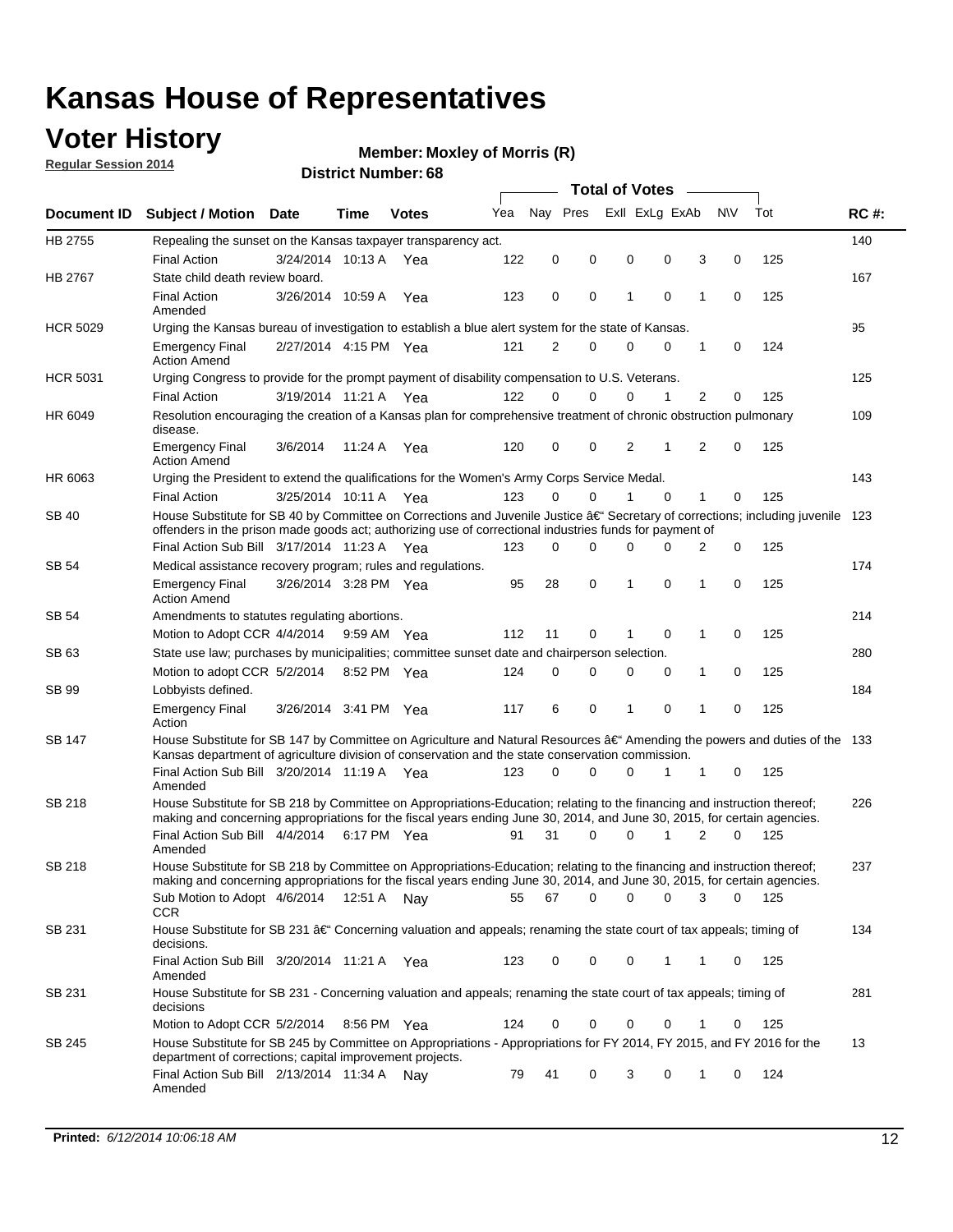### **Voter History**

#### **Member: Moxley of Morris (R)**

**Regular Session 2014**

|               |                                                                                                                                                                                                                                                                                                                                                                                                                                                                                                                                                                                                                                                                                                                                                                                                               |                       |      | DISTRICT MAILINGL 00  |     |             |             | <b>Total of Votes</b> |                |                |             |     |             |
|---------------|---------------------------------------------------------------------------------------------------------------------------------------------------------------------------------------------------------------------------------------------------------------------------------------------------------------------------------------------------------------------------------------------------------------------------------------------------------------------------------------------------------------------------------------------------------------------------------------------------------------------------------------------------------------------------------------------------------------------------------------------------------------------------------------------------------------|-----------------------|------|-----------------------|-----|-------------|-------------|-----------------------|----------------|----------------|-------------|-----|-------------|
|               | Document ID Subject / Motion                                                                                                                                                                                                                                                                                                                                                                                                                                                                                                                                                                                                                                                                                                                                                                                  | <b>Date</b>           | Time | <b>Votes</b>          | Yea | Nay Pres    |             |                       | Exll ExLg ExAb |                | <b>NV</b>   | Tot | <b>RC#:</b> |
| <b>SB 245</b> | House Substitute for SB 245 by Committee on Appropriations - Education funding; relating to mineral production; creating the<br>mineral production education fund, crediting 20% of remainder from oil and gas tax into such fund, moneys expended on<br>education; abolishing the oil and gas valuation depletion trust fund; allowing the counties to retain funds already in such<br>county's oil and gas valuation depletion trust fund; concerning school financing sources; proceeds from the tax levied by a<br>school district under authority of K.S.A. 2013 Supp. 72-6431, remitted to the state treasury to the credit of the state school<br>district finance fund not to the district's general fund; making and concerning appropriations for fiscal year 2017.<br>Motion to adopt CCR 5/1/2014 |                       |      | 5:06 PM Yea           | 88  | 37          | $\Omega$    | 0                     | $\Omega$       | 0              | 0           | 125 | 258         |
| <b>SB 248</b> | Victim notification prior to release of certain inmates.                                                                                                                                                                                                                                                                                                                                                                                                                                                                                                                                                                                                                                                                                                                                                      |                       |      |                       |     |             |             |                       |                |                |             |     | 119         |
|               | <b>Final Action</b>                                                                                                                                                                                                                                                                                                                                                                                                                                                                                                                                                                                                                                                                                                                                                                                           | 3/17/2014 11:18 A Yea |      |                       | 122 | 0           | 0           | 0                     | 0              | 2              | 1           | 125 |             |
| SB 254        | Medical assistance recovery program; rules and regulations.                                                                                                                                                                                                                                                                                                                                                                                                                                                                                                                                                                                                                                                                                                                                                   |                       |      |                       |     |             |             |                       |                |                |             |     | 179         |
|               | <b>Emergency Final</b><br>Action                                                                                                                                                                                                                                                                                                                                                                                                                                                                                                                                                                                                                                                                                                                                                                              | 3/26/2014 3:34 PM Yea |      |                       | 123 | $\mathbf 0$ | 0           | 1                     | $\mathbf 0$    | $\mathbf{1}$   | $\mathbf 0$ | 125 |             |
| SB 256        | Attorney general; costs in criminal appeals.                                                                                                                                                                                                                                                                                                                                                                                                                                                                                                                                                                                                                                                                                                                                                                  |                       |      |                       |     |             |             |                       |                |                |             |     | 147         |
|               | <b>Final Action</b><br>Amended                                                                                                                                                                                                                                                                                                                                                                                                                                                                                                                                                                                                                                                                                                                                                                                | 3/25/2014 10:16 A     |      | Yea                   | 119 | 4           | 0           | 1                     | 0              | 1              | 0           | 125 |             |
| SB 256        | Amending the crime of mistreatment of a dependent adult; creating the crime of mistreatment of an elder person; amending<br>the crime of unlawful sexual relations; amending provisions relating to appearance bonds and surety regulation; amending<br>violations of the Kansas racketeer influenced and corrupt organization act; also concerning the attorney general, costs in<br>criminal appeals.                                                                                                                                                                                                                                                                                                                                                                                                       |                       |      |                       |     |             |             |                       |                |                |             |     | 236         |
|               | Motion to Adopt CCR 4/5/2014 6:52 PM Yea                                                                                                                                                                                                                                                                                                                                                                                                                                                                                                                                                                                                                                                                                                                                                                      |                       |      |                       | 118 | 4           | 0           | 0                     | $\mathbf 0$    | 3              | 0           | 125 |             |
| SB 258        | Amending the juvenile statute of limitations to match adult time limitations for sex crimes.<br><b>Final Action</b><br>Amended                                                                                                                                                                                                                                                                                                                                                                                                                                                                                                                                                                                                                                                                                | 3/20/2014 11:21 A Yea |      |                       | 123 | 0           | 0           | 0                     | 1              | 1              | 0           | 125 | 135         |
| SB 258        | Relating to issuance of certificates of birth resulting in stillbirth.                                                                                                                                                                                                                                                                                                                                                                                                                                                                                                                                                                                                                                                                                                                                        |                       |      |                       |     |             |             |                       |                |                |             |     | 259         |
|               | Motion to Adopt CCR 5/1/2014 5:12 PM Yea                                                                                                                                                                                                                                                                                                                                                                                                                                                                                                                                                                                                                                                                                                                                                                      |                       |      |                       | 121 | 4           | 0           | 0                     | 0              | 0              | 0           | 125 |             |
| SB 263        | Establishing the military funeral honors fund under the adjutant general's office.                                                                                                                                                                                                                                                                                                                                                                                                                                                                                                                                                                                                                                                                                                                            |                       |      |                       |     |             |             |                       |                |                |             |     | 148         |
|               | <b>Final Action</b><br>Amended                                                                                                                                                                                                                                                                                                                                                                                                                                                                                                                                                                                                                                                                                                                                                                                | 3/25/2014 10:17 A Yea |      |                       | 123 | 0           | 0           | 1                     | $\mathbf 0$    | 1              | 0           | 125 |             |
| SB 263        | Veterans and military matters; military honors fund; death gratuity; disabled veterans preference, state jobs and contracts;<br>schools on military reservations, funding.                                                                                                                                                                                                                                                                                                                                                                                                                                                                                                                                                                                                                                    |                       |      |                       |     |             |             |                       |                |                |             |     | 256         |
|               | Motion to adopt CCR 5/1/2014 4:47 PM Yea                                                                                                                                                                                                                                                                                                                                                                                                                                                                                                                                                                                                                                                                                                                                                                      |                       |      |                       | 124 | 0           | 0           | 0                     | 0              | 0              | 1           | 125 |             |
| SB 265        | Income definition for Homestead Refund eligibility.                                                                                                                                                                                                                                                                                                                                                                                                                                                                                                                                                                                                                                                                                                                                                           |                       |      |                       |     |             |             |                       |                |                |             |     | 113         |
|               | <b>Final Action</b><br>Amended                                                                                                                                                                                                                                                                                                                                                                                                                                                                                                                                                                                                                                                                                                                                                                                | 3/13/2014 11:23 A Yea |      |                       | 121 | 0           | 0           | 1                     | 1              | $\overline{2}$ | 0           | 125 |             |
| SB 265        | Definition of income for homestead refund and SAFESR eligibility; income tax credits for adoption expenses and expenses to<br>make dwelling or facility accessible to persons with a disability; income tax deductions, self-employment taxes, expenses<br>related to organ donations, net gain on the sale of certain livestock; withholding, non-resident pass-through entity income;<br>Kansas taxpayer transparency act, sunset; sales tax exemptions.<br>Motion to Adopt CCR 4/4/2014 6:29 PM Yea                                                                                                                                                                                                                                                                                                        |                       |      |                       | 122 | 0           | 0           | 0                     | 1              | 2              | 0           | 125 | 227         |
| SB 266        | Mineral severance tax return file date.                                                                                                                                                                                                                                                                                                                                                                                                                                                                                                                                                                                                                                                                                                                                                                       |                       |      |                       |     |             |             |                       |                |                |             |     | 114         |
|               | <b>Final Action</b><br>Amended                                                                                                                                                                                                                                                                                                                                                                                                                                                                                                                                                                                                                                                                                                                                                                                | 3/13/2014 11:24 A     |      | Yea                   | 121 | 0           | 0           | 1                     | 1              | 2              | 0           | 125 |             |
| SB 266        | Severance tax return and payment dates; sales tax authority for Rooks county; property tax exemptions for certain donations<br>of land to the state and for amateur-built aircraft; sales tax exemptions for surface mining equipment and certain charitable<br>organizations.                                                                                                                                                                                                                                                                                                                                                                                                                                                                                                                                |                       |      |                       |     |             |             |                       |                |                |             |     | 266         |
|               | Motion to Adopt CCR 5/2/2014                                                                                                                                                                                                                                                                                                                                                                                                                                                                                                                                                                                                                                                                                                                                                                                  |                       |      | $3:19 \text{ PM}$ Yea | 122 | 1           | 0           | 0                     | 1              | 1              | 0           | 125 |             |
| SB 267        | Insurance; excluding real estate from acceptable security deposits with the commissioner and requiring original handwritten<br>signatures on deposit forms.                                                                                                                                                                                                                                                                                                                                                                                                                                                                                                                                                                                                                                                   |                       |      |                       |     |             |             |                       |                |                |             |     | 144         |
|               | <b>Final Action</b>                                                                                                                                                                                                                                                                                                                                                                                                                                                                                                                                                                                                                                                                                                                                                                                           | 3/25/2014 10:12 A     |      | Yea                   | 123 | 0           | $\mathbf 0$ | 1                     | 0              | 1              | 0           | 125 |             |
| SB 268        | Insurance; Risk-based capital requirements.                                                                                                                                                                                                                                                                                                                                                                                                                                                                                                                                                                                                                                                                                                                                                                   |                       |      |                       |     |             |             |                       |                |                |             |     | 145         |
|               | <b>Final Action</b>                                                                                                                                                                                                                                                                                                                                                                                                                                                                                                                                                                                                                                                                                                                                                                                           | 3/25/2014 10:13 A     |      | Yea                   | 123 | 0           | 0           | 1                     | 0              | 1              | 0           | 125 |             |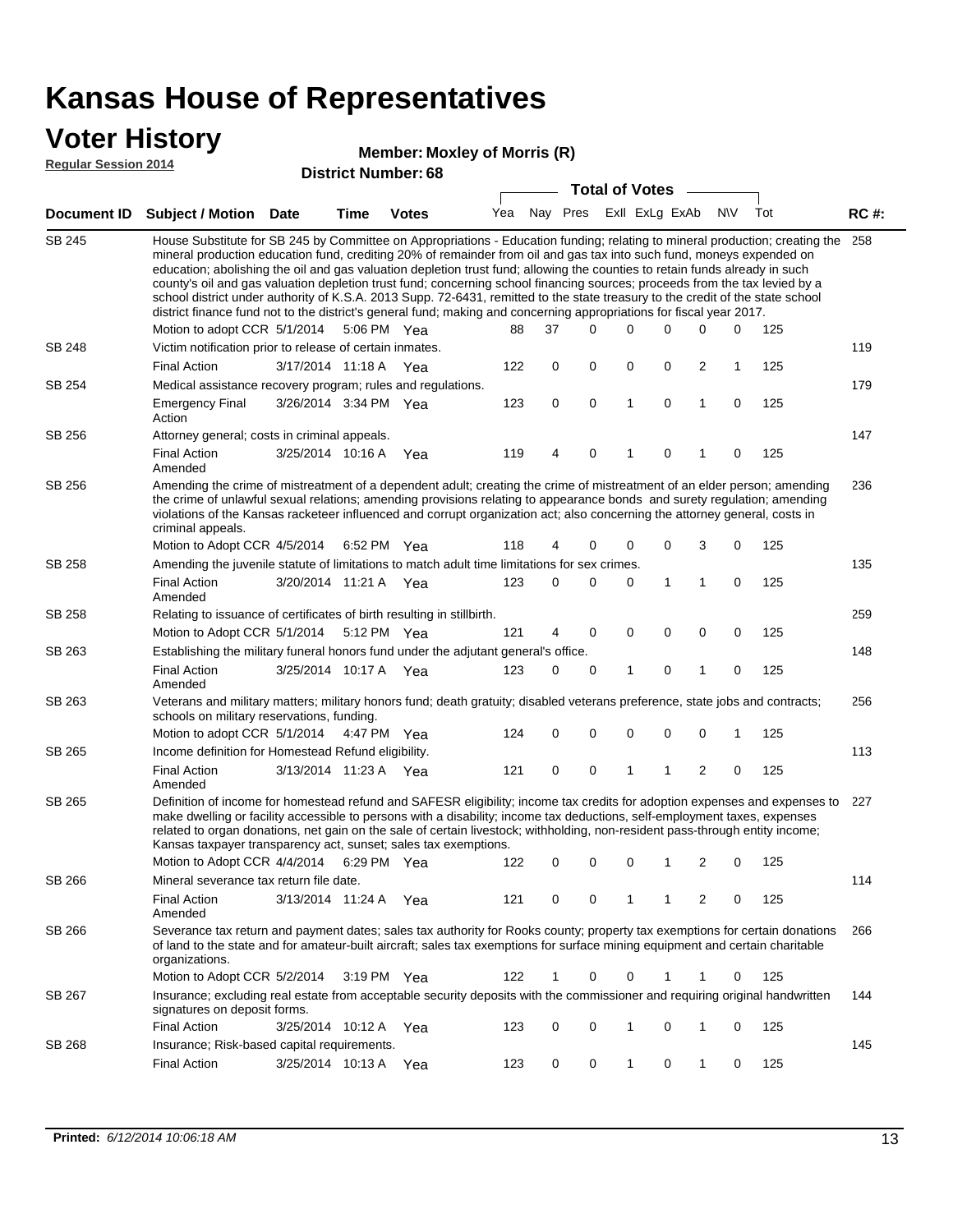### **Voter History**

**Regular Session 2014**

#### **Member: Moxley of Morris (R)**

|               |                                                                                                                                                                                    |                       |             |              | <b>Total of Votes</b> |    |          |   |                |   |   |             |     |             |
|---------------|------------------------------------------------------------------------------------------------------------------------------------------------------------------------------------|-----------------------|-------------|--------------|-----------------------|----|----------|---|----------------|---|---|-------------|-----|-------------|
| Document ID   | <b>Subject / Motion</b>                                                                                                                                                            | <b>Date</b>           | Time        | <b>Votes</b> | Yea                   |    | Nay Pres |   | Exll ExLg ExAb |   |   | <b>NV</b>   | Tot | <b>RC#:</b> |
| SB 271        | Amending the Kansas medicaid fraud control act.                                                                                                                                    |                       |             |              |                       |    |          |   |                |   |   |             |     | 176         |
|               | <b>Emergency Final</b><br><b>Action Amend</b>                                                                                                                                      | 3/26/2014 3:30 PM Yea |             |              | 123                   | 0  | 0        |   | 1              | 0 | 1 | 0           | 125 |             |
| SB 271        | Amending the Kansas medicaid fraud control act.                                                                                                                                    |                       |             |              |                       |    |          |   |                |   |   |             |     | 228         |
|               | Motion to Adopt CCR 4/4/2014 6:33 PM Yea                                                                                                                                           |                       |             |              | 122                   | 0  | 0        |   | 0              | 1 | 2 | 0           | 125 |             |
| SB 272        | Eliminating the 3% limit on controlled shooting area acreage in a county.                                                                                                          |                       |             |              |                       |    |          |   |                |   |   |             |     | 149         |
|               | <b>Final Action</b>                                                                                                                                                                | 3/25/2014 10:19 A Yea |             |              | 123                   | 0  |          | 0 | $\mathbf{1}$   | 0 | 1 | 0           | 125 |             |
| SB 273        | House Substitute for SB 273 by Committee on Transportation â€ <sup>4</sup> Commercial vehicles; regulation and registration thereof.                                               |                       |             |              |                       |    |          |   |                |   |   |             |     | 168         |
|               | Final Action Sub Bill 3/26/2014 11:00 A Yea<br>Amended                                                                                                                             |                       |             |              | 122                   | 1  |          | 0 | 1              | 0 | 1 | 0           | 125 |             |
| SB 273        | Regulation of commercial motor vehicles; exemption from rules and regulations of the Kansas corporation commission.                                                                |                       |             |              |                       |    |          |   |                |   |   |             |     | 265         |
|               | Motion to Adopt CCR 5/2/2014                                                                                                                                                       |                       | 3:10 PM Yea |              | 101                   | 22 |          | 0 | 0              | 1 |   | 0           | 125 |             |
| SB 274        | Political action committees, legislative leadership.                                                                                                                               |                       |             |              |                       |    |          |   |                |   |   |             |     | 169         |
|               | <b>Final Action</b><br>Amended                                                                                                                                                     | 3/26/2014 11:01 A Yea |             |              | 108                   | 15 |          | 0 | 1              | 0 | 1 | 0           | 125 |             |
| SB 278        | Establishing the state board of veterinary examiners within the animal health division of the Kansas department of agriculture<br>for a two-year period.                           |                       |             |              |                       |    |          |   |                |   |   |             |     | 127         |
|               | <b>Final Action</b>                                                                                                                                                                | 3/19/2014 11:24 A     |             | Yea          | 122                   | 0  |          | 0 | 0              | 1 | 2 | 0           | 125 |             |
| SB 284        | Amending the Kansas 911 act.                                                                                                                                                       |                       |             |              |                       |    |          |   |                |   |   |             |     | 124         |
|               | <b>Final Action</b>                                                                                                                                                                | 3/17/2014 11:24 A     |             | Yea          | 121                   | 2  |          | 0 | 0              | 0 | 2 | 0           | 125 |             |
| SB 285        | Optometrists; prohibition against limiting payment for covered services to insurance plan amounts.                                                                                 |                       |             |              |                       |    |          |   |                |   |   |             |     | 150         |
|               | <b>Final Action</b><br>Amended                                                                                                                                                     | 3/25/2014 10:20 A Yea |             |              | 123                   | 0  |          | 0 | 1              | 0 | 1 | 0           | 125 |             |
| SB 286        | Extending sunset date on certain agriculture fees from July 1, 2015, to July 1, 2019.                                                                                              |                       |             |              |                       |    |          |   |                |   |   |             |     | 151         |
|               | <b>Final Action</b><br>Amended                                                                                                                                                     | 3/25/2014 10:23 A Yea |             |              | 76                    | 47 |          | 0 | 1              | 0 | 1 | 0           | 125 |             |
| SB 286        | Agriculture; extending sunset date on certain agriculture fees from July 1, 2015, to July 1, 2018; national day of the cowboy;<br>establishing the local food and farm task force. |                       |             |              |                       |    |          |   |                |   |   |             |     | 264         |
|               | Motion to adopt CCR 5/2/2014 3:04 PM Yea                                                                                                                                           |                       |             |              | 102                   | 21 |          | 0 | 0              | 1 | 1 | 0           | 125 |             |
| SB 306        | Modernizing certain insurance laws to allow use of additional investments.                                                                                                         |                       |             |              |                       |    |          |   |                |   |   |             |     | 173         |
|               | <b>Emergency Final</b><br>Action                                                                                                                                                   | 3/26/2014 3:26 PM Yea |             |              | 123                   | 0  | 0        |   | 1              | 0 | 1 | $\mathbf 0$ | 125 |             |
| <b>SB 308</b> | Updating the Kansas no-call act.                                                                                                                                                   |                       |             |              |                       |    |          |   |                |   |   |             |     | 138         |
|               | <b>Final Action</b>                                                                                                                                                                | 3/21/2014 10:15 A     |             | Yea          | 117                   | 0  | 0        |   | 0              | 1 | 6 | 1           | 125 |             |
| SB 309        | Health insurance coverage for qualified professional associations.                                                                                                                 |                       |             |              |                       |    |          |   |                |   |   |             |     | 182         |
|               | <b>Emergency Final</b><br>Action                                                                                                                                                   | 3/26/2014 3:38 PM Yea |             |              | 122                   | 1  |          | 0 | 1              | 0 | 1 | 0           | 125 |             |
| SB 310        | Grand juries; crimes to consider; amendment of indictment.                                                                                                                         |                       |             |              |                       |    |          |   |                |   |   |             |     | 180         |
|               | <b>Emergency Final</b><br>Action                                                                                                                                                   | 3/26/2014 3:35 PM Yea |             |              | 122                   | 1  |          | 0 | 1              | 0 | 1 | 0           | 125 |             |
| SB 311        | Increasing the noneconomic damages cap and changing rules related to expert evidence.                                                                                              |                       |             |              |                       |    |          |   |                |   |   |             |     | 142         |
|               | <b>Final Action</b><br>Amended                                                                                                                                                     | 3/24/2014 10:17 A Yea |             |              | 119                   | 3  |          | 0 | 0              | 0 | 3 | 0           | 125 |             |
| SB 311        | Increasing the noneconomic damages cap, changing rules related to expert evidence and repealing statutes pertaining to<br>collateral source benefits.                              |                       |             |              |                       |    |          |   |                |   |   |             |     | 203         |
|               | Motion to adopt CCR 4/3/2014 6:15 PM Yea                                                                                                                                           |                       |             |              | 120                   | 4  |          | 0 | 0              | 0 | 1 | 0           | 125 |             |
| SB 321        | Return of premiums separate from notice of denial of coverage.                                                                                                                     |                       |             |              |                       |    |          |   |                |   |   |             |     | 146         |
|               | <b>Final Action</b>                                                                                                                                                                | 3/25/2014 10:15 A Yea |             |              | 123                   | 0  |          | 0 | 1              | 0 | 1 | 0           | 125 |             |
| SB 329        | Clarifying court orders relating to parents in juvenile offender cases.                                                                                                            |                       |             |              |                       |    |          |   |                |   |   |             |     | 136         |
|               | <b>Final Action</b><br>Amended                                                                                                                                                     | 3/20/2014 11:23 A Yea |             |              | 123                   | 0  |          | 0 | 0              | 1 | 1 | 0           | 125 |             |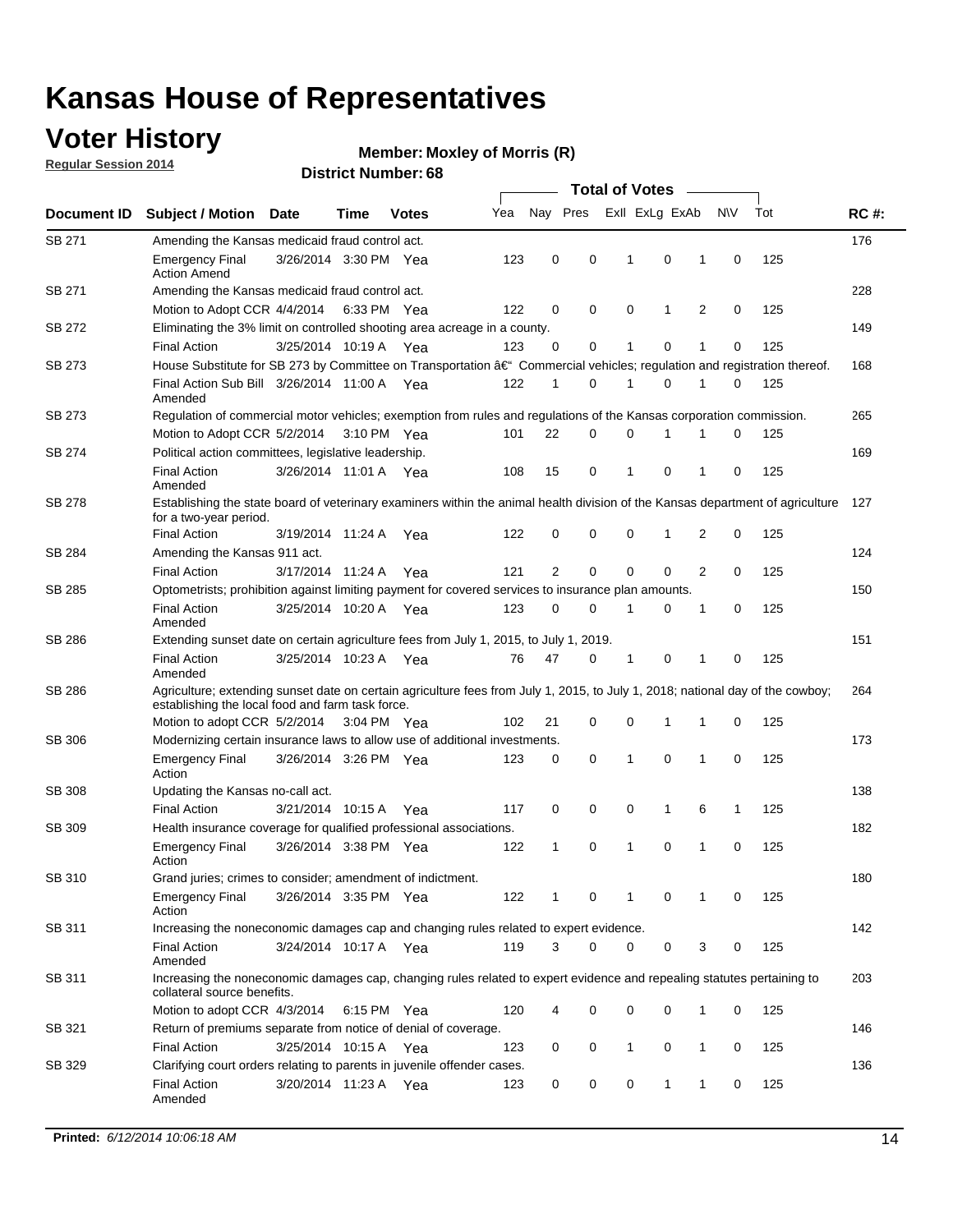### **Voter History**

**Regular Session 2014**

**Member: Moxley of Morris (R)** 

|                    |                                                                                                                                                                    |                       |             |              |     |              |                         |              | <b>Total of Votes</b> |              |           |     |             |
|--------------------|--------------------------------------------------------------------------------------------------------------------------------------------------------------------|-----------------------|-------------|--------------|-----|--------------|-------------------------|--------------|-----------------------|--------------|-----------|-----|-------------|
| <b>Document ID</b> | <b>Subject / Motion Date</b>                                                                                                                                       |                       | Time        | <b>Votes</b> | Yea |              | Nay Pres                |              | Exll ExLg ExAb        |              | <b>NV</b> | Tot | <b>RC#:</b> |
| SB 329             | Clarifying court orders relating to parents in juvenile offender cases and changing the statute of limitations on certain juvenile<br>offenses.                    |                       |             |              |     |              |                         |              |                       |              |           |     | 242         |
|                    | Motion to adopt CCR 4/30/2014 3:23 PM Yea                                                                                                                          |                       |             |              | 122 | $\mathbf 1$  | 0                       | 1            | -1                    | 0            | 0         | 125 |             |
| SB 344             | Special permits, oversized loads, transportation of hay or feed stuffs.                                                                                            |                       |             |              |     |              |                         |              |                       |              |           |     | 152         |
|                    | <b>Final Action</b><br>Amended                                                                                                                                     | 3/25/2014 10:24 A     |             | Yea          | 122 | $\mathbf{1}$ | 0                       | $\mathbf{1}$ | 0                     | $\mathbf{1}$ | 0         | 125 |             |
| <b>SB 349</b>      | Boiler safety act; deputy inspectors.                                                                                                                              |                       |             |              |     |              |                         |              |                       |              |           |     | 128         |
|                    | <b>Final Action</b><br>Amended                                                                                                                                     | 3/19/2014 11:25 A     |             | Yea          | 119 | 3            | 0                       | 0            | 1                     | 2            | 0         | 125 |             |
| SB 349             | Board of technical professions; recodification of professions and scope of practice, other; boiler safety act, deputy<br>inspectors.                               |                       |             |              |     |              |                         |              |                       |              |           |     | 215         |
|                    | Motion to Adopt CCR 4/4/2014                                                                                                                                       |                       | 10:02 A     | Yea          | 112 | 11           | 0                       | 1            | 0                     | 1            | 0         | 125 |             |
| SB 351             | Vehicle identification numbers; penalties; damages.                                                                                                                |                       |             |              |     |              |                         |              |                       |              |           |     | 153         |
|                    | <b>Final Action</b>                                                                                                                                                | 3/25/2014 10:25 A     |             | Yea          | 123 | 0            | 0                       | 1            | 0                     | 1            | 0         | 125 |             |
| SB 357             | Increasing the number of allowable hunter education deferrals.                                                                                                     |                       |             |              |     |              |                         |              |                       |              |           |     | 154         |
|                    | <b>Final Action</b><br>Amended                                                                                                                                     | 3/25/2014 10:26 A     |             | Yea          | 97  | 26           | 0                       | $\mathbf{1}$ | 0                     | 1            | 0         | 125 |             |
| SB 357             | Authorizing land purchases by the state; amending process state uses to address seized wildlife; increasing the number of<br>allowable hunter education deferrals. |                       |             |              |     |              |                         |              |                       |              |           |     | 275         |
|                    | Motion to Adopt CCR 5/2/2014                                                                                                                                       |                       | 7:53 PM Yea |              | 113 | 11           | 0                       | 0            | $\mathbf 0$           | 1            | 0         | 125 |             |
| SB 359             | Relating to asbestos-related liability.                                                                                                                            |                       |             |              |     |              |                         |              |                       |              |           |     | 177         |
|                    | <b>Emergency Final</b><br>Action                                                                                                                                   | 3/26/2014 3:32 PM Nay |             |              | 94  | 29           | 0                       | 1            | $\mathbf 0$           | 1            | 0         | 125 |             |
| <b>SB 367</b>      | Creating the student data privacy act.                                                                                                                             |                       |             |              |     |              |                         |              |                       |              |           |     | 186         |
|                    | <b>Emergency Final</b><br><b>Action Amend</b>                                                                                                                      | 3/26/2014 3:43 PM Yea |             |              | 119 | 4            | 0                       | $\mathbf{1}$ | 0                     | 1            | 0         | 125 |             |
| SB 367             | Creating the student data privacy act.                                                                                                                             |                       |             |              |     |              |                         |              |                       |              |           |     | 245         |
|                    | Motion to adopt CCR 4/30/2014 3:41 PM Yea                                                                                                                          |                       |             |              | 123 | 0            | 0                       | 1            | 1                     | 0            | 0         | 125 |             |
| SB 371             | Amending employment security law regarding disposition of penalty funds and disclosure of confidential information.                                                |                       |             |              |     |              |                         |              |                       |              |           |     | 129         |
|                    | <b>Final Action</b>                                                                                                                                                | 3/19/2014 11:27 A     |             | Yea          | 90  | 32           | 0                       | $\mathbf 0$  | 1                     | 2            | 0         | 125 |             |
| SB 372             | Amending the shared work unemployment compensation program; layoff aversion.                                                                                       |                       |             |              |     |              |                         |              |                       |              |           |     | 155         |
|                    | <b>Final Action</b>                                                                                                                                                | 3/25/2014 10:28 A     |             | Yea          | 123 | 0            | 0                       | 1            | 0                     | 1            | 0         | 125 |             |
| SB 402             | Amending statutes related to the Kansas criminal justice information system committee.                                                                             |                       |             |              |     |              |                         |              |                       |              |           |     | 178         |
|                    | <b>Emergency Final</b><br>Action                                                                                                                                   | 3/26/2014 3:33 PM Yea |             |              | 123 | 0            | 0                       | $\mathbf{1}$ | 0                     | $\mathbf{1}$ | 0         | 125 |             |
| SB 423             | Authorizing Department of Administration to sell Landon and Eisenhower state office buildings.                                                                     |                       |             |              |     |              |                         |              |                       |              |           |     | 233         |
|                    | <b>Final Action</b><br>Amended                                                                                                                                     | 4/5/2014              | 10:28 A     | Nay          | 66  | 55           | 0                       | 0            | 0                     | 4            | 0         | 125 |             |
| SB 424             | Amending the statutory requirements for a valid hospital lien.                                                                                                     |                       |             |              |     |              |                         |              |                       |              |           |     | 183         |
|                    | <b>Emergency Final</b><br>Action                                                                                                                                   | 3/26/2014 3:39 PM Yea |             |              | 115 | 8            | 0                       | 1            | 0                     | 1            | 0         | 125 |             |
| <b>SCR 1618</b>    | Substitute for SCR 1618 by Committee on Federal and State Affairs -- State constitutional amendment authorizing raffles.                                           |                       |             |              |     |              |                         |              |                       |              |           |     | 170         |
|                    | Final Action Sub Bill 3/26/2014 11:06 A Yea                                                                                                                        |                       |             |              | 102 | 19           | $\overline{\mathbf{c}}$ | 1            | 0                     | 1            | 0         | 125 |             |
| <b>SCR 1620</b>    | Port authority; creation in Stafford, Kansas.                                                                                                                      |                       |             |              |     |              |                         |              |                       |              |           |     | 234         |
|                    | <b>Final Action</b>                                                                                                                                                | 4/5/2014              | 10:29 A     | Yea          | 121 | 0            | 0                       | 0            | 0                     | 4            | 0         | 125 |             |